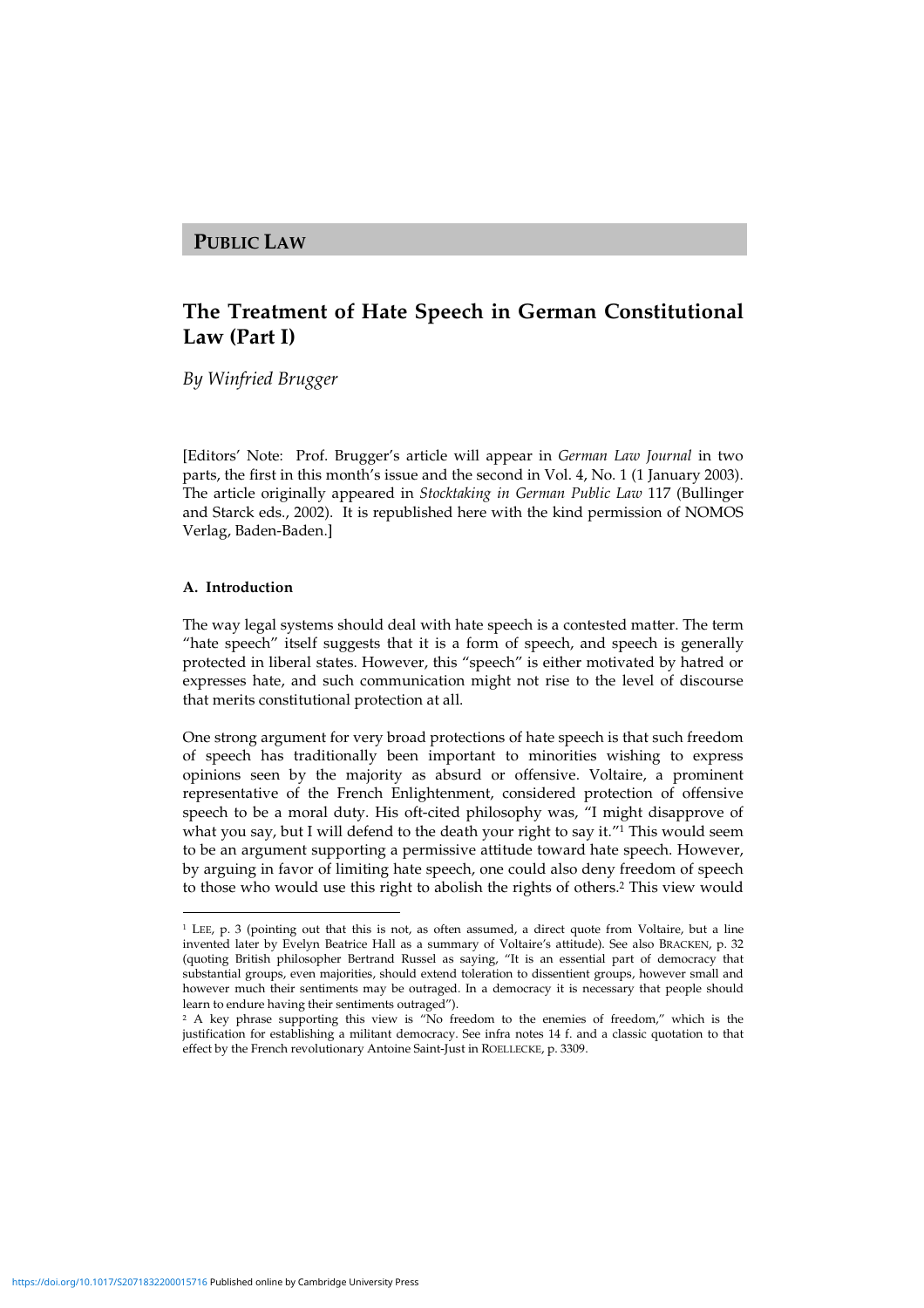mean that one could not freely use speech to silence another. Therefore, plausible arguments regarding the proper level of protection to afford hate speech range from advocating full and strong protection to advocating no protection at all.

On the whole, neither modern constitutional law nor international law consistently permits or consistently prohibits hate speech. However, within this framework, two distinct tendencies in the law's treatment of hate speech can be observed. <sup>3</sup> One can loosely identify a group of countries that prioritize freedom of speech over most countervailing interests, even when the speech is filled with hatred. This group of nations generally follows doctrines reminiscent of the constitutional law of the United States, so this approach will be referred to as the American position. The opposing view, shared by Germany, the member states of the Council of Europe, Canada, international law, and a minority of U.S. authors, <sup>4</sup> views hate-filled speech as forfeiting some or all of its free-speech protection. <sup>5</sup> This group of nations assigns a higher degree of protection to the dignity or equality of those who are attacked by hate speech than to the verbally aggressive speech used to attack them. Under this system, hate speech is not only unprotected, it is frequently punishable under criminal law, and individuals or groups who are the victims of hate speech frequently prevail in court. This article will focus on German constitutional law with occasional comparative observations of the American position.

There are several good reasons for using Germany as a model and point of departure for this study. First, the Federal Republic of Germany was formed following the end of the Second World War to differentiate the government from the previous regime that had "distinguished" itself not only by its hate speech, but also by its horrendous hate crimes. Second, Germany's new constitution, the Basic Law (*Grundgesetz* or BL), <sup>6</sup> and Germany's Federal Constitutional Court have gained great international respect. <sup>7</sup> This international acclaim extends to Germany's treatment of hate speech,<sup>8</sup> which, on the whole, exemplifies the position taken by

<sup>3</sup> See the comparative overviews by APPLEMAN; DOUGLAS-SCOTT; FOGO-SCHENSUL; GREENSPAN/LEVITT; KRETZMER/HAZAN; MINSKER; NIER; STEIN; WEISS; WANDRES, pp. 142 ff.

<sup>4</sup> See DELGADO/STEFANIC; MACKINNON; MATSUDA ET AL.

<sup>5</sup> See FOGO-SCHENSUL, pp. 247, 276; WALKER, p. 159; SULLIVAN p. 9; WEINSTEIN, p. 146; JONES, p. 42, 153; and ROTH, p. 186 (pointing out that this is the dominant approach in liberal democracies outside of the United States and claiming that for this reason the United States is "out of step," "differs notably," and plays an "unusual" role).

<sup>6</sup> Quoted here after the 1998 English-language edition of: Basic Law for the Federal Republic of Germany (Christian Tomuschat and David Curry trans., Press and Information Office of the Federal Government). <sup>7</sup> See BRUGGER, Verfassungsstaat; KOKOTT.

<sup>8</sup> See WHITMAN, pp. 1282, 1303, 1313, 1337; APPLEMAN, pp. 422, 428, 434, 438 f.; MINSKER, pp. 117, 155 f., 162 ff.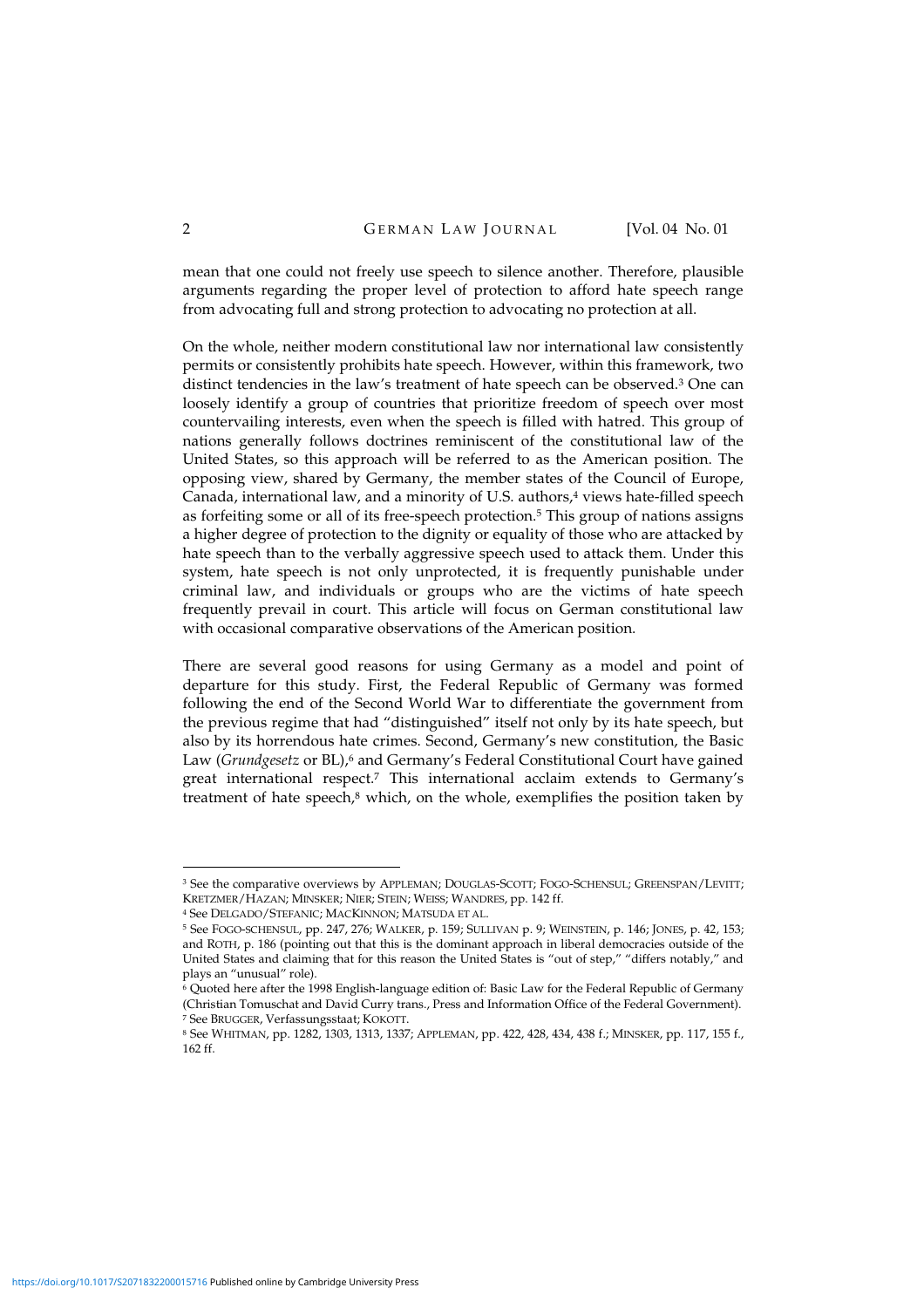most European countries and by international law—hate speech must be effectively eliminated. 9

Section B. of this essay is an overview of pertinent constitutional norms, and Section C. follows with a description of the theories and functions of communicative freedom that are the underpinning of these norms. Section D. describes the doctrinal approach followed by the Federal Constitutional Court and the prevailing opinion among legal scholars with regard to the standard range and definition of these norms and their limitations. Then follows, in Section E., a critical analysis of particularly relevant examples—defamation of individuals, group libel, Holocaust denial, and Holocaust lie.

#### B. Freedoms of Communication in German Constitutional Law

Freedoms of communication are guaranteed by several articles in the Basic Law, 10 with Art. 5 providing the most important of these norms. Art. 5 (1) BL covers the freedoms of speech, information, press, and broadcasts and films and also bans censorship. The article reads, "Every person shall have the right freely to express and disseminate his opinions in speech, writing, and pictures and to inform himself without hindrance from generally accessible sources. Freedom of the press and freedom of reporting by means of broadcasts and films shall be guaranteed. There shall be no censorship." Art. 5 (2) BL lists three limitations to the general rights provided in Art. 5 (1): "These rights shall find their limits in the provisions of general laws, in provisions for the protection of young persons, and in the right to personal honor." Art. 5 (3) BL provides for specialized communicative rights that are not subject to an explicit limitation clause: "Art and scholarship, research, and teaching shall be free. The freedom of teaching shall not release any person from allegiance to the constitution." Consequently, scholarship and art may be restricted only by immanent constitutional limitations, such as competing basic rights of

<sup>9</sup> See WANDRES, pp. 139, 234; HOFMANN, S. 162; WEISS, pp. 900 ff. and infra note 108.

<sup>10</sup> Many standard textbooks on constitutional law and commentaries on the Basic Law provide detailed information about these rights. See, e.g., the commentaries on the Basic Law edited by DREIER and ISENSEE/KIRCHHOF, especially volume VI. For insightful English-language commentary on German constitutional law in general and free speech issues in particular, see CURRIE, ch. 4; EBERLE; FOSTER; GOERLICH; KARPEN; TETTINGER. For hate speech commentary by German authors, see GÜNTHER; KÜBLER. See also the comparative literature cited supra note 3. The decisions of the Federal Constitutional Court are cited according to their official collection (BVerfGE) as well as according to their English translations in Decisions of the Bundesverfassungsgericht (Federal Constitutional Court) of the Federal Republic of Germany: 2 Freedom of Speech (1958-1995), 1998. Many of the seminal decisions of the Federal Constitutional Court are also available in English translations from the Institute of Global Law, at http://www.ucl.ac.uk/laws/global\_law/cases/german\_cases.html, and KOMMERS.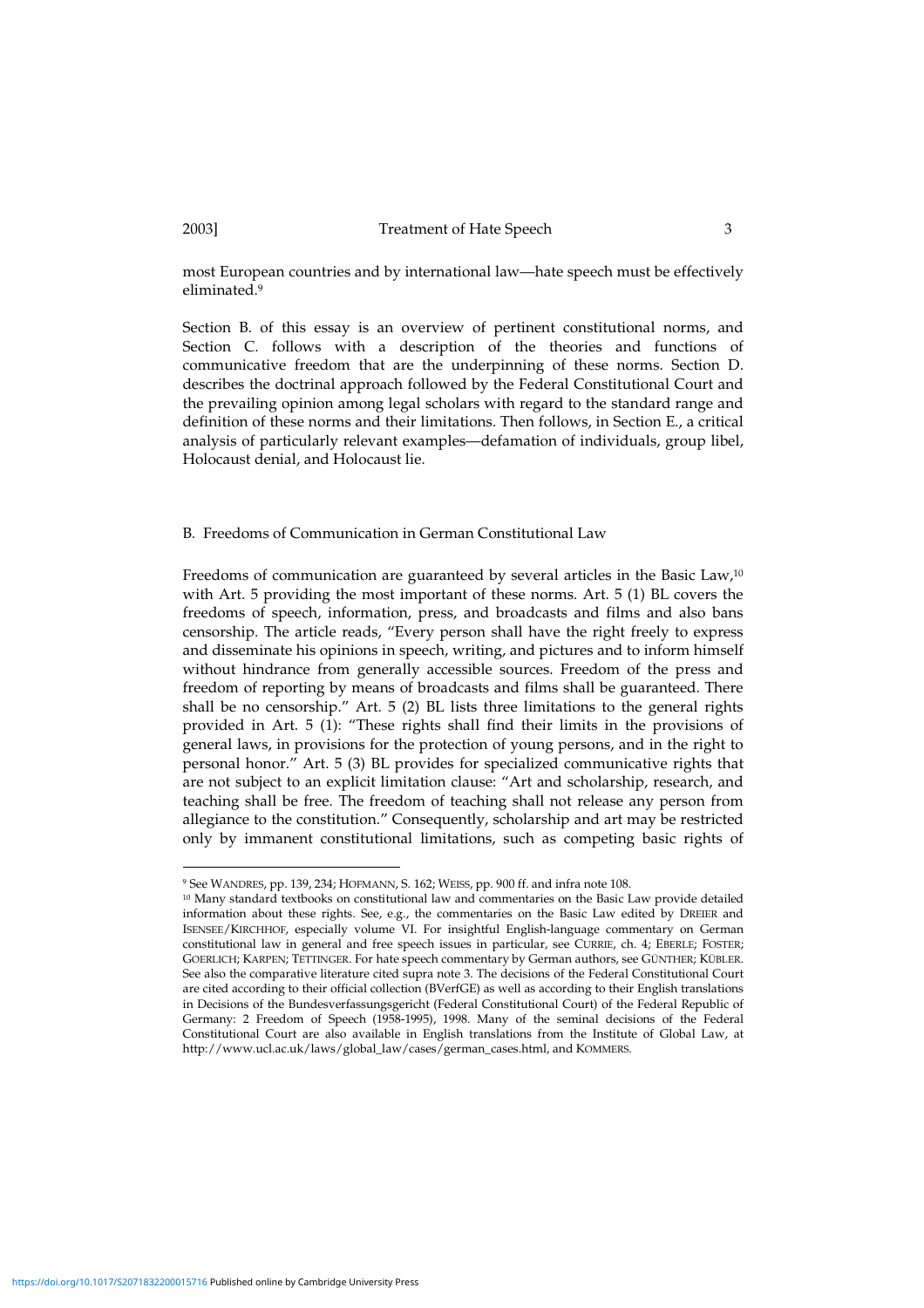other persons or constitutionally protected values that deserve, in specific cases, priority over the freedoms afforded by Art. 5 (3) BL.

There are three dimensions to the rights granted by Art. 5 BL: an internal dimension (the formation of opinion and artistic or scholarly ideas), a communicative dimension (the expression of opinion and creation of works of art or science), and an external dimension (the effect of opinions, art, or science on the addressee or the audience). <sup>11</sup> All of these dimensions come into play in the context of hate speech. Furthermore, when hate speech is motivated by religious considerations, Art. 4 (1) BL becomes applicable. It reads, "Freedom of faith and of conscience, and freedom to profess a religious or philosophical creed, shall be inviolable." Like Art. 5 (3) BL, Art. 4 BL has no explicit constitutional limitations, so restrictions may only occur in the form of immanent constitutional limitations. Similar to all the rights listed in Art. 5 BL, Art. 4 BL includes both the internal dimension of the formation of one's conscience or faith and the external dimension of reaching others through religious practice and religious speech.

When messages are expressed not by individuals but by groups of people, the right to assembly guaranteed by Art. 8 (1) BL or the right to free association guaranteed by Art. 9 (1) BL applies. Art. 8 (1) and (2) BL states: "All Germans shall have the right to assemble peacefully and unarmed without prior notification or permission. In the case of outdoor assemblies, this right may be restricted by or pursuant to a law." This article is intended to protect demonstrations, and because communication by demonstrators is frequently via banners and posters and by the actual physical presence of the group itself, this form of expression is protected as what American parlance would term "symbolic speech" or "speech plus."<sup>12</sup> Anticipating that the freedom of groups to assemble en masse might expose bystanders to dangers, Art. 8 (1) limits constitutional protection to those demonstrators who act peacefully and without weapons.

Coming together as associations is protected by Art. 9 (1) BL, which reads, "All Germans have the right to form corporations and other associations." For purposes of the German Basic Law, an association differs from an assembly by virtue of its higher degree of organizational structure. To be recognized as an association, a group must be comprised of several individuals or juridical persons who unite for a

<sup>11</sup> The easily memorized German terms are *Schutz von Werkbereich und Wirkbereich* (the protection of work and its external effect). See infra note 26.

<sup>&</sup>lt;sup>12</sup> For a description of the definitional coverage of freedom of assembly and association in the Brokdorf Demonstration Case, see BVerfGE 69, 315, 342 f., Decision of 14 May 1985 = Decisions 284, at 292 ("This freedom…protects assemblies and processions…[It] is not confined to events where there is argument and dispute, but covers a multitude of forms of joint action, including non-verbal forms of expression…for instance slogans, addresses, songs or banners….")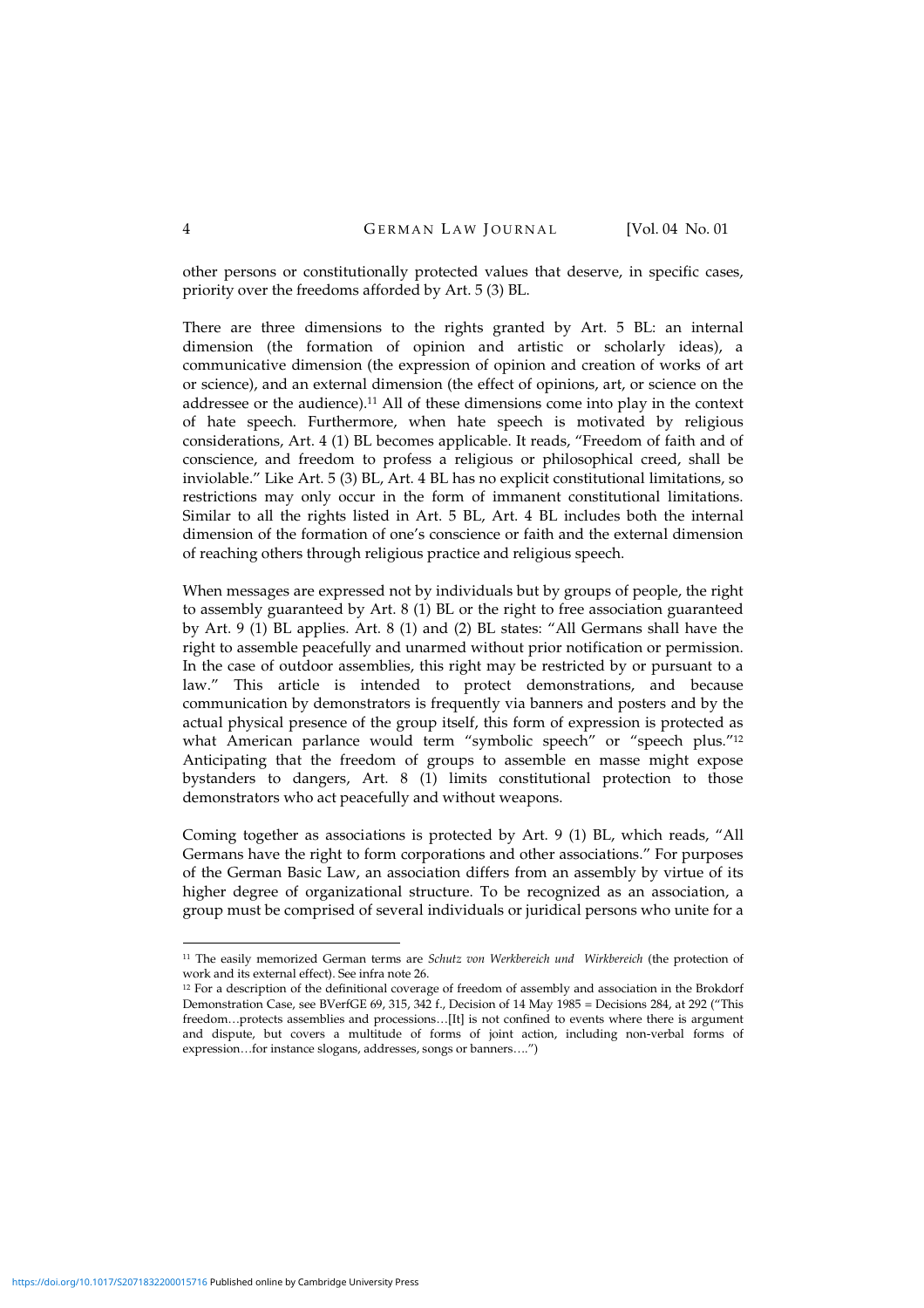common purpose and for an extended period of time and who submit to the formation of an organizational will. As with the freedom of assembly, the constitutional protection of associations is not explicitly dependent on their purpose, and members of an association may freely specify their purpose without fear, but important exceptions apply. Due to their higher degree of organization, associations pose a threat to the interests of third parties at least equal to the typical threat posed by assemblies. Therefore, Art. 9 (2) BL provides a limitation clause which reads, "Associations whose aims or activities contravene the criminal laws, or that are directed against the constitutional order or the concept of international understanding, shall be prohibited."

Political parties represent a special category of association beyond that encompassed by Art. 9, so they are covered by the auspices of Art. 21 (1) BL. That article reads, "Political parties shall participate in the formation of the political will of the people. They may be freely established. Their internal organization must conform to democratic principles.…" Art. 21 (2) BL limits these rights by stating, "Parties that, by reason of their aims or the behavior of their adherents, seek to undermine or abolish the free democratic basic order or to endanger the existence of the Federal Republic of Germany shall be unconstitutional. The Federal Constitutional Court shall rule on the question of unconstitutionality." Art. 21 contains both special obligations and special rights that derive from the proximity of political parties to the authority of the State. Since the authority of the German state is based on both freedom and democracy, the Constitution obligates parties who wish to form a government to establish an appropriate internal organization. Due to the obvious danger that political parties critical to the government might be suppressed by the established majorities, the power to prohibit political parties is reserved by the Federal Constitutional Court. Absent being banned by the Court, political parties remain legal and enjoy the protection of the Constitution even if they advocate reprehensible political opinions. <sup>13</sup> However, depending upon the message, the political speech of the party may come into conflict with hate speech limitations.

The main limitation of Art. 21 (2) BL is founded on the concept of the free and democratic state based on the rule of law (*freiheitlich-demokratische Grundordnung* or fdGO). This concept is based on the possibility that freedom of any kind, even

<https://doi.org/10.1017/S2071832200015716>Published online by Cambridge University Press

<sup>&</sup>lt;sup>13</sup> Radical political parties have been banned twice in the history of the Federal Republic of Germany. The first to be banned was the extreme right-wing Socialist Empire Party (*Sozialistische Reichspartei* or SRP) in 1952, and second was the extreme left-wing Communist Party of Germany (*Kommunistische Partei Deutschlands* or KPD) in 1956. See BVerfGE 2, 1; 5, 85, and the case excerpts and comments in KOMMERS, pp. 217 ff., and CURRIE, pp. 207 ff., 215 ff. Currently, the Federal Constitutional Court is considering banning the extreme right-wing National Democratic Party of Germany (*Nationaldemokratische Partei Deutschlands* or NPD). The ruling is expected in 2002.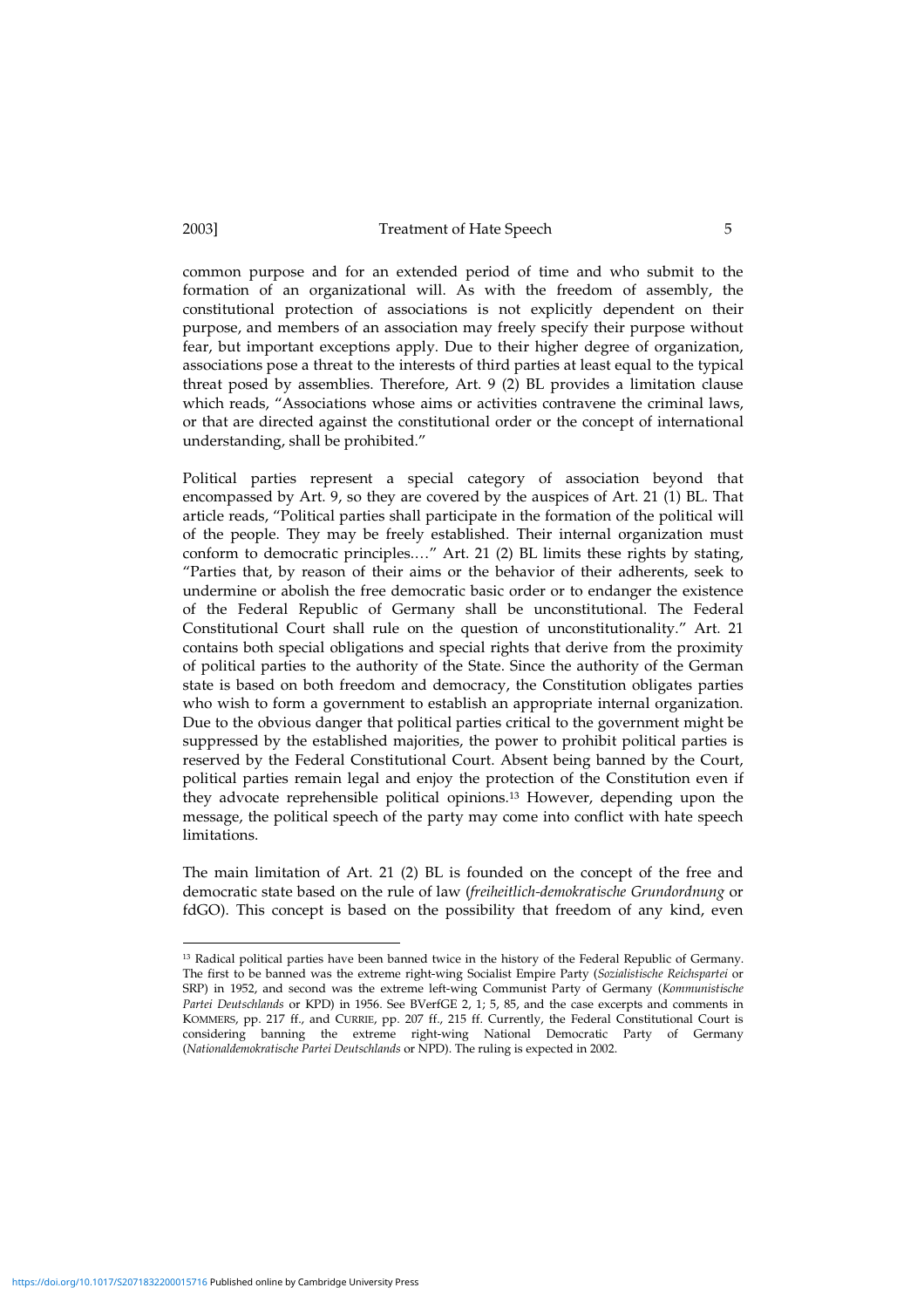constitutional freedom of expression, could be abused for the purpose of abolishing freedom. The framers of the Basic Law wanted to prevent that from recurring in Germany by enabling government to protect the foundations of the political order. <sup>14</sup> This makes the German polity a "militant democracy" <sup>15</sup> and distinguishes it from the relativistic concept of democracy tolerating the expropriation and suppression of minorities by majorities espoused by U.S. Supreme Court Justice Oliver Wendell Holmes. Justice Holmes said, "If, in the long run, the beliefs expressed in proletarian dictatorship are destined to be accepted by the dominant forces of the community, the only meaning of free speech is that they be given their chance and have their way."<sup>16</sup> Following the events of the Second World War, eminent German legal thinkers crafting the Basic Law saw no such virtue in unrestrained "proletarian dictatorships."

#### C. The Concept and Functions of Communicative Rights

The constitutional provisions described in Section II form a distinct cluster of rights, ranging from individual to group rights but also comprising different actors: those who utter opinions and those who receive messages or information. German communicative freedoms protect not only the expression of opinions, religious views, and statements of science and art, but also the impact that expression has on others. German jurisprudence has developed three theories to elaborate on the architecture of communicative freedom within the Basic Law: a procedural, or holistic, theory of these liberties; a theory based on a function-based analysis of these liberties; and a theory emphasizing the interdependence of speaker and audience.

#### *I. The Process of Communicative Freedom*

Expressive rights do not exist independently of one another; rather, they form a holistic system aimed at the successful communication of information.<sup>17</sup> The Federal Constitutional Court notably clarified this goal in conjunction with its interpretation of the liberties guaranteed to the mass media (i.e., press, radio, and television). The Court held that,

<sup>14</sup> See references to the free and democratic state order in Arts. 9 (2), 18, and 21 (2) BL and CURRIE, pp. 213 ff.

<sup>15</sup> For a comparative analysis of "militant democracies," see FOX/ROTH, especially ch. 12 by FOX/NOLTE. <sup>16</sup> Gitlow v. New York, 268 U.S. 652, 673 (1925) (Justice Holmes, dissenting). For a detailed discussion, see STEINBERGER, pp. 185 f., 196 ff., 332 ff.; BRUGGER, Kampf.

<sup>17</sup> See TETTINGER, pp. 116 f., 120 ff.; BRUGGER, Rundfunkfreiheit, pp. 31 ff.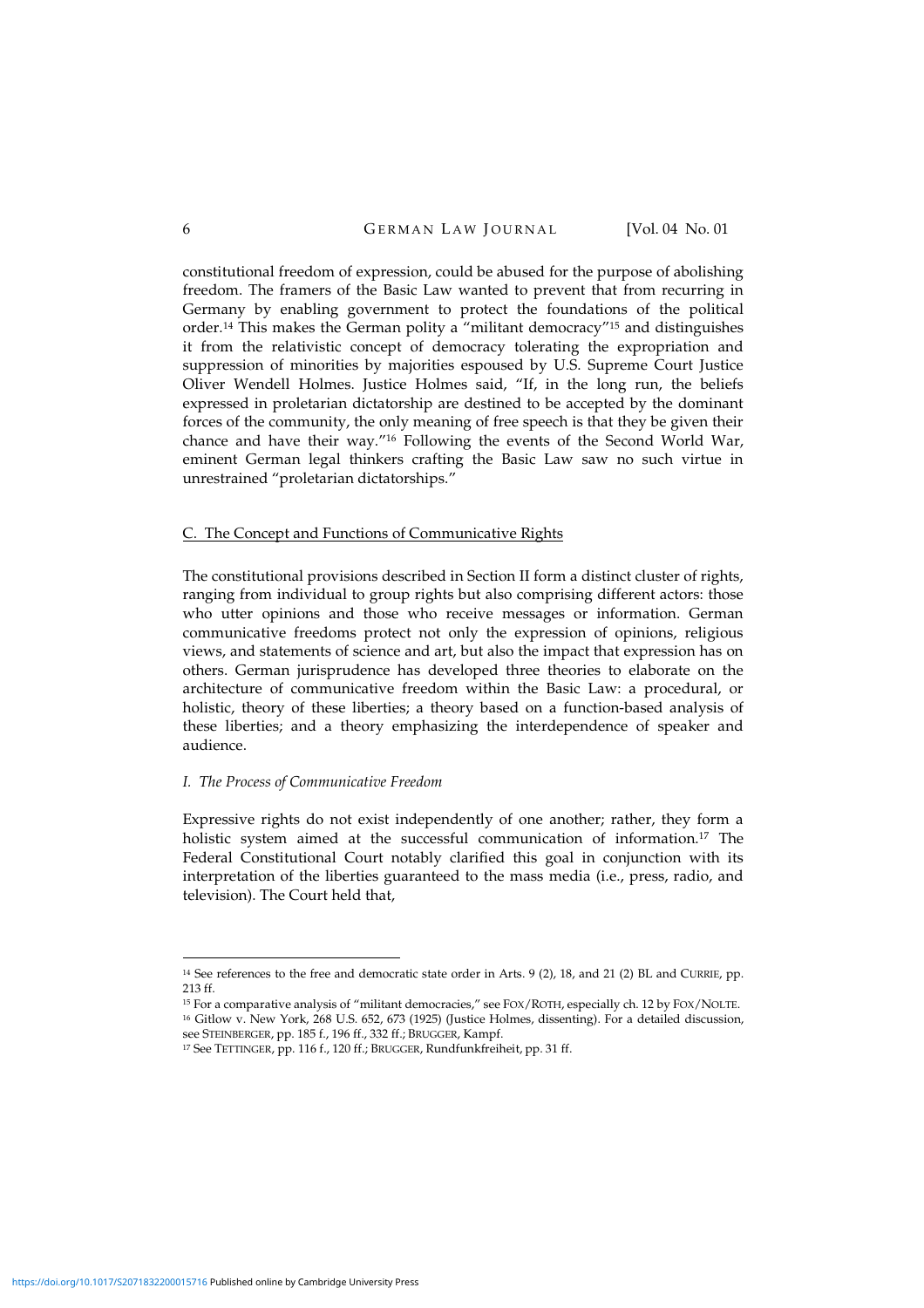*Freedom of broadcasting serves the same goal as all the other guarantees of Art. 5 (1): ensuring free individual and public formation of opinion, and this in a comprehensive sense, not limited to mere reporting or to propagation of political opinions but rather every propagation of information and opinion….Free formation of opinion takes place in a process of communication. On the one hand, this presupposes the liberty to express and disseminate opinions and on the other, the liberty to take note of opinions once expressed, to inform oneself. Since Art. 5 (1) guarantees the freedom to express and disseminate opinions and freedom of information as human rights, it also seeks to protect this process constitutionally.…[Thus, broadcasting] is a "medium" and a "factor" of this constitutionally protected process of free formation of opinion.…*<sup>18</sup>

#### *II. The Functions of Communicative Liberties*

Implied in these procedural considerations are the individual functions that underlie the communicative rights guaranteed by the Basic Law. The Federal Constitutional Court advocates a dual justification of communicative freedom based both on the autonomy of the speaker as a constitutional value and on an appraisal of the consequences of what was uttered. The Court said,

*The fundamental right to free expression of opinion is, as the most direct expression of human personality in society, one of the foremost human rights of all….For a free democratic State system, it is nothing other than constitutive, for it is only through it that the constant intellectual debate, the clash of opinions, that is its vital element is made possible.…It is in a certain sense the basis of every freedom whatsoever, "the matrix, the indispensable condition of nearly every other form of freedom"* (Cardozo). 19

In the Court's view, the autonomous communicative development of one's personality merits protection because it is a constitutive expression of human existence independent of the effect of these utterances on the addressees. But the Court also takes account of the consequences, good and bad, of the speech, as the latter part of the quotation indicates. The consequentialist, or process, function of free speech points to several rationales for protection of open communication that are well-known from American discussions. <sup>20</sup> Concerning matters of fact, finding the truth should be encouraged, so speech is strongly protected. Similarly, when politics or other issues of general interest are involved, open public debate is called for to arrive at well-considered decisions, so free speech is prioritized. Finally, free

<sup>18</sup> BVerfGE 57, 295, 319, Decision of 16 June 1981, Third Broadcasting Case = Decisions 199, at 208 with additional references.

<sup>19</sup> BVerfGE 7, 198, 208, Decision of 15 January 1958, Lüth = Decisions 1, at 6 f. Constant judicature.

<sup>20</sup> See, e.g., STONE ET AL., ch. VII A; BRUGGER, Freiheit, pp. 197 f.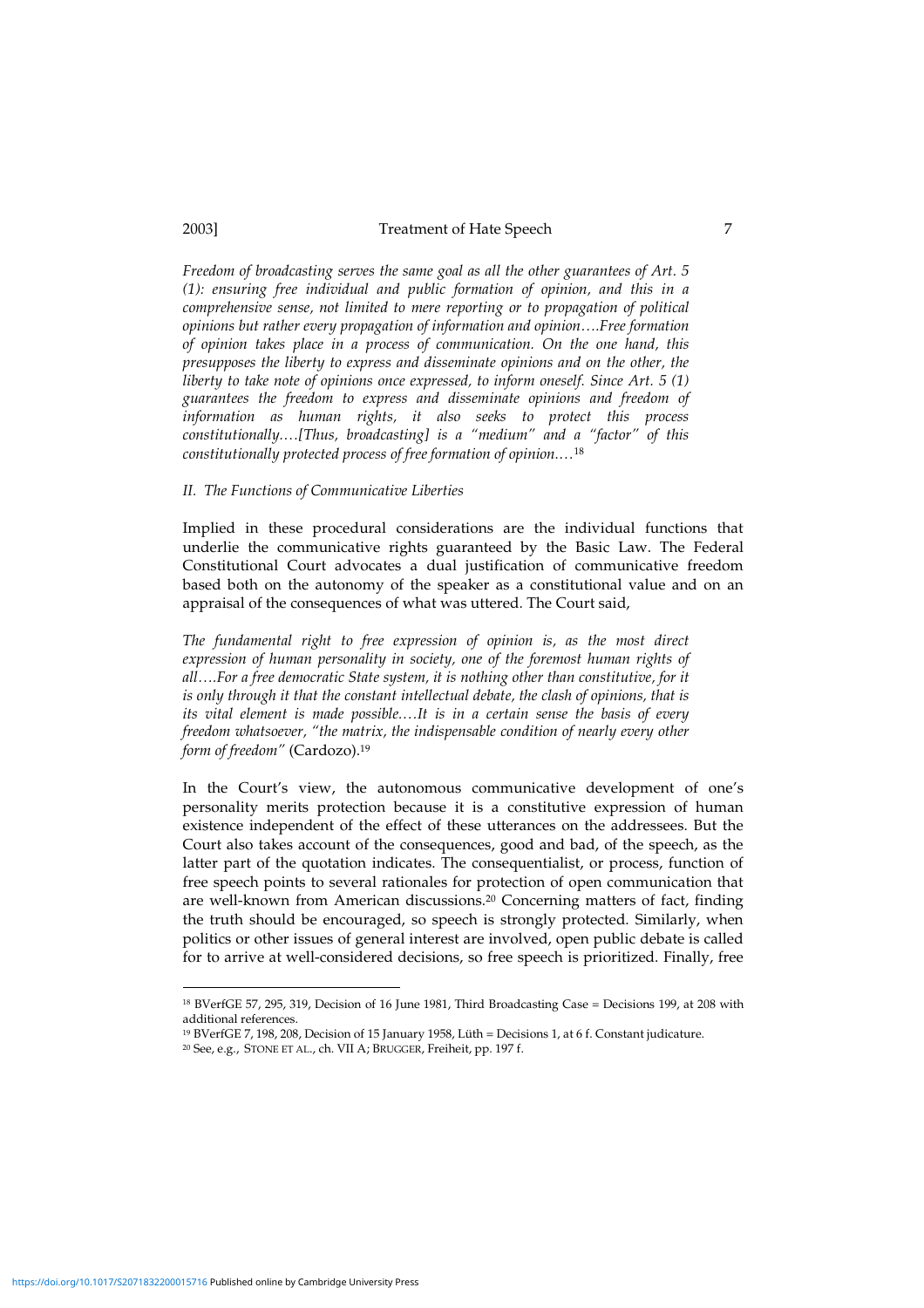exchange of ideas is strongly valued when it serves to stabilize society by fostering open discussion of disputed issues and thereby reducing the probability of recourse to violence. The Court has said,

*[The] stabilizing function of the freedom of assembly for the representative system is rightly described as allowing dissatisfaction, discontent and criticism to be brought out openly and worked off, and as operating as a necessary condition for the political early-warning system that points to potential disruption, making shortfalls in integration visible and thus also allowing course corrections by official policy.…*<sup>21</sup>

Three different relationships can form between these functions of communicative freedom: they can strengthen one another, they can be indifferent to one another, or they can contradict one another. Depending on the relationship, the importance of the corresponding speech will either increase or decrease. In the case where these functions mesh and are mutually strengthening, the level of protection for the resulting speech will be particularly high. For example, expressing political criticism that stems from a deep inner conviction is the classic example of "preferred speech" in the United States, or "high-value speech" in Germany. 22 Consequently, any infringements on this speech must be examined closely. In cases where the two justifications are indifferent to each other, the basic right of speech could be said to carry normal weight, i.e., its importance will be equal to that of any other constitutional right. <sup>23</sup> When tensions or contradictions exist between the autonomy-based argument and arguments about consequence, 24 the speech in question may be less protected and considered to be "speech minus" or "low-value speech." It is also possible that the expression in question will not even be considered speech in the constitutional sense at all. Legally speaking, such expression would amount to "non-speech," unworthy of constitutional protection and easily restricted by government. An illustration of such non-speech is the Holocaust denial, to be discussed later. 25

### *III. The Interrelationship between Speaker and Audience*

One the one hand, arguments based on autonomy and arguments based on consequences can and should be kept analytically separate because they represent two different schools of thought for or against protection of specific kinds of

<sup>21</sup> BVerfGE 69, 315, 347, Decision of 14 May 1985, Brokdorf Demonstration Case = Decisions 284, at 295. <sup>22</sup> See infra notes 64 f.

<sup>&</sup>lt;sup>23</sup> On the distinction between free speech as a "regular" or a "preferred" right, see KRETZMER, pp. 454 f.

<sup>&</sup>lt;sup>24</sup> Of course, it is also possible that tensions arise within the several categories of consequentialist arguments.

<sup>25</sup> See Chaplinsky v. New Hampshire, 315 U.S. 568 (1942) (illustrating the classic American formulation of this approach).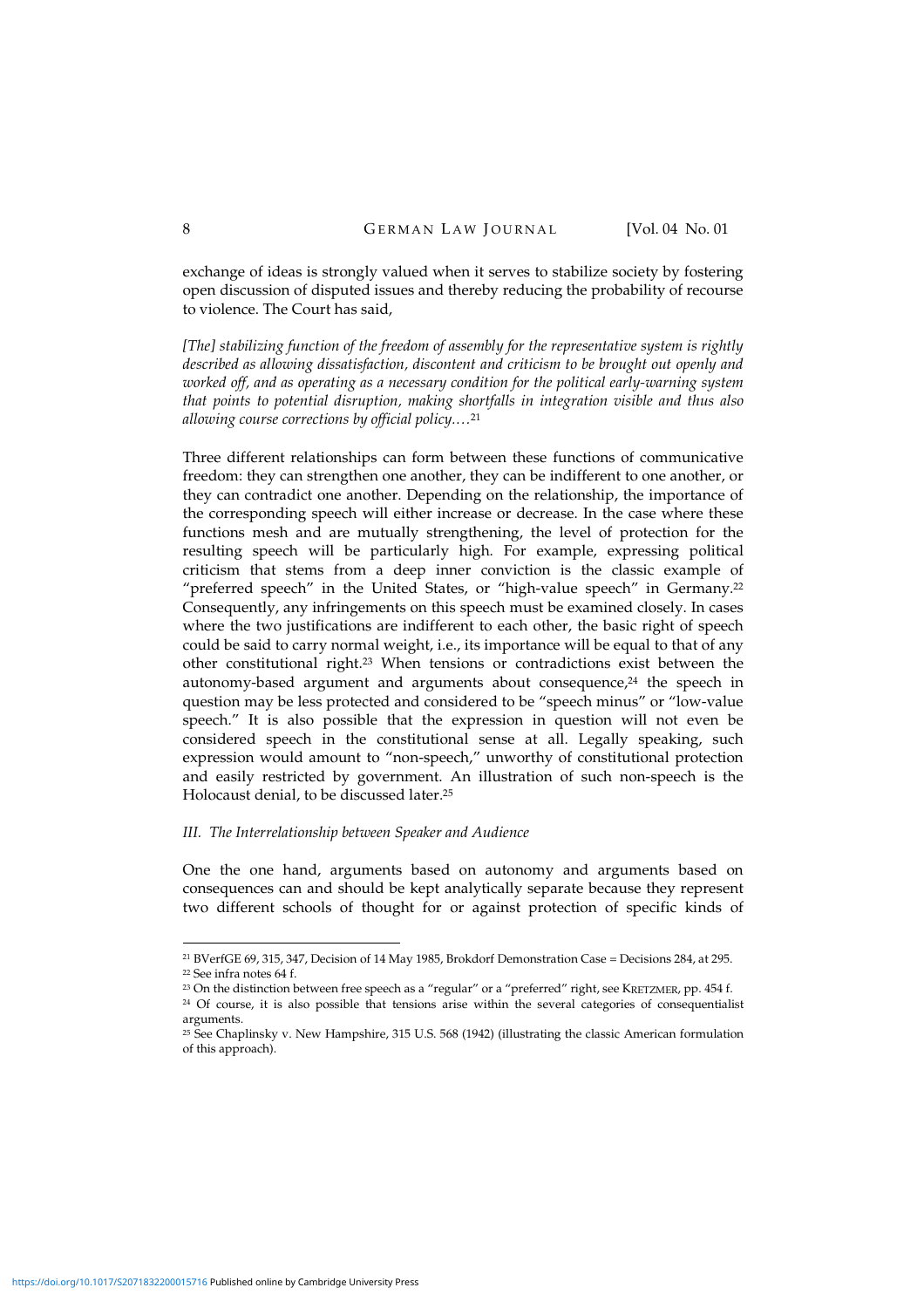speech. On the other hand, and in real life, these positions are intertwined because the Constitution protects not only the utterance per se, but also its effect on the audience. <sup>26</sup> This audience includes individuals and groups against whom the utterance is directed or who are particularly affected by it, and the protected interest is typically individual or collective dignity, honor, or reputation. The term "audience" may also include the collective interest of all citizens in conditions such as public peace and may be inclusive of minorities' and society's interest in civility of discourse. The more inflammatory the utterance, the greater the danger that the interests and rights of third parties will be affected. The framers of the Basic Law took this into account by explicitly establishing limits for the communicative rights granted in Art. 5 (1), (8), and (9) and Art. 21. Communicative rights such as those provided in Arts. 4 and 5 (3) BL are without explicit limitation clauses but are subject to so-called immanent constitutional limitations, i.e., competing basic rights of third parties or other objects of constitutional protection that may merit priority over speech in a given case. The Federal Constitutional Court must, in given cases, decide whether the right to state opinion takes priority over competing constitutional interests such as dignity (Art. 1 (1)), honor (Art. 5 (2)), equality (Art. 3 (1)), the protection of young people (Art. 5 (2)), public peace, and civility. All of these rights and liberties complement one another or compete with each other, both actively and passively, so prioritization becomes important.

#### *IV. Steps and Standards of Judicial Review*

Whenever a violation of a constitutional right is alleged, the Federal Constitutional Court follows a multi-level analysis, as do most other constitutional and human rights courts. <sup>27</sup> The first question regards the definitional coverage of the right and whether it embraces the activity or sphere of life threatened by the state action. In a hate speech context, this leads to the question of whether hate speech counts as "speech" (or "assembly," "association," or "artistic" or "scholarly" expression). If the answer is that the hate message is indeed speech, then the activity is in principle protected, but nevertheless possibly subject to regulation or prohibition based on

<sup>&</sup>lt;sup>26</sup> Regarding the liberty of the arts covered by Art. 5 (3) BL, the Federal Constitutional Court speaks of *Werkbereich* and *Wirkbereich*. "The guarantee of artistic freedom affects the 'working sphere' and 'sphere of influence' of artistic creation equally. Both areas constitute an indissoluble unity." See BVerfGE 30, 173, 189, Decision of 24 February 1971, Mephisto = Decisions 147, at 154. The same holds true for the act and the effect of communicative opinions and facts. In the Soldiers-are-Murderers Case, BVerfGE 93, 266, 289 = Decisions 659, at 677, the Court speaks not only of "the right to express an opinion at all, but [also the right to]…choose the circumstances likely to bring the widest dissemination or strongest effect of the proclamation of an opinion."

<sup>27</sup> See BRUGGER, Book Review, pp. 588 f. The European Court of Human Rights uses this approach in interpreting Art. 10 of the European Convention of Human Rights, which addresses the freedom of speech. The Canadian Supreme Court used this approach in its most famous hate speech case, Regina v. Keegstra et al., 3 Supreme Court Reports 697 (1990).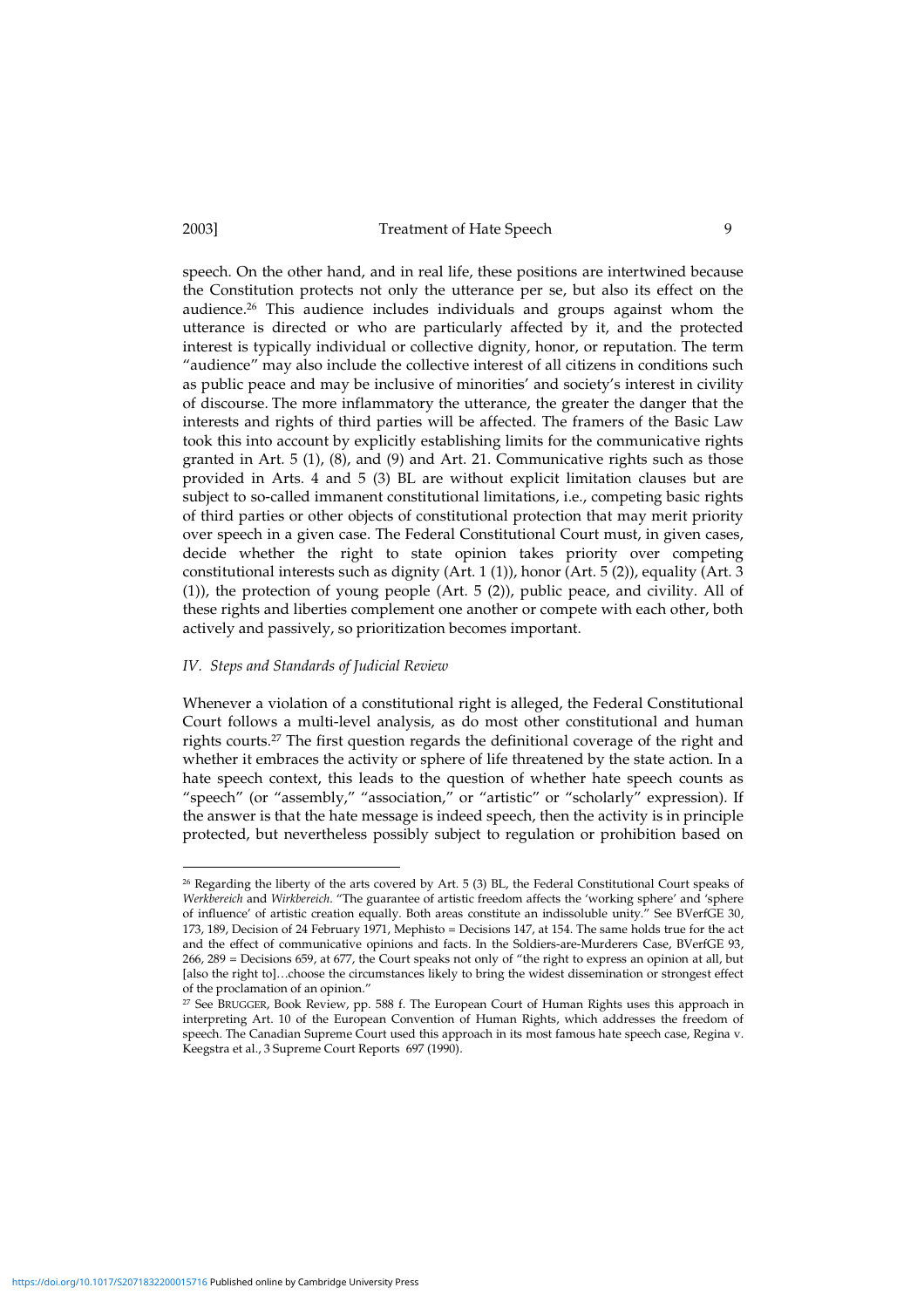the Court's further analysis. Following a finding that the hate message is governed by a right to speech, the Court must next ask if the state action "encroaches" on the right in the technical sense and whether that is permissible under an explicit or implicit clause limiting the right. If the state action is allowed under a limitation clause, the Court must still question whether the limitation to the right is "proportional." While the principle of proportionality is not explicitly mentioned in the German Constitution, it forms an implicit standard gleaned from the general prioritization of personal liberty over governmental regulation. For a state action to be found proportional, the Court must be satisfied of the following three elements: (i) the means used by government (i.e., regulation or prohibition) are suitable to further a legitimate objective of governmental action; (ii) there is no equally effective but less restrictive means available to further the same public purpose; and (iii) there is an appropriate, defensible relationship between the importance of the public good to be achieved and the intrusion upon the otherwise protected right.

The way that constitutional courts use these steps of judicial review depends upon the text of the relative constitution, e.g., does the constitution distinguish between "speech," "art," and "scholarship," as does the Basic Law, or are these terms not separated, as in the U.S. Constitution. But beyond the textual confines, the abovementioned meta-reflections on process theory, functions of expressive freedoms, and interrelationship of competing individuals rights and interests are also at work. When weighing arguments for strongly favored kinds of speech, like political speech, courts will tend to opt for a wide definitional coverage (e.g., including even symbolic speech), a low threshold for the acknowledgement of an intrusion (e.g., letting harmful effects suffice), and a strict scrutiny test for proportionality (e.g., requiring a close fit between the means chosen and the furtherance of the end and imposing the burden of proof on the government). When weighing arguments for non-favored kinds of speech, such as, possibly, hate speech, courts might opt for a very narrow definitional coverage (e.g., not counting the communication as speech in the constitutional sense at all, as is done with Holocaust denial in Germany). 28 Alternately, the Court could choose to consider such communication as "speech" but apply a more forgiving proportionality test to the government's actions to limit it. This approach can prioritize the competing rights of those harmed by the hate speech, insofar as their dignity, honor, or status as equal members of the community has been impugned. This approach can also lead to prioritizing collective goods such as civil discourse or public peace, and it can lead to a reversal of the burden of proof, requiring the speaker to persuade the Court that the benefit of permitting this "speech minus" or "low-value speech" outweighs the presumed public good in limiting it.

<sup>28</sup> See infra notes 34 f.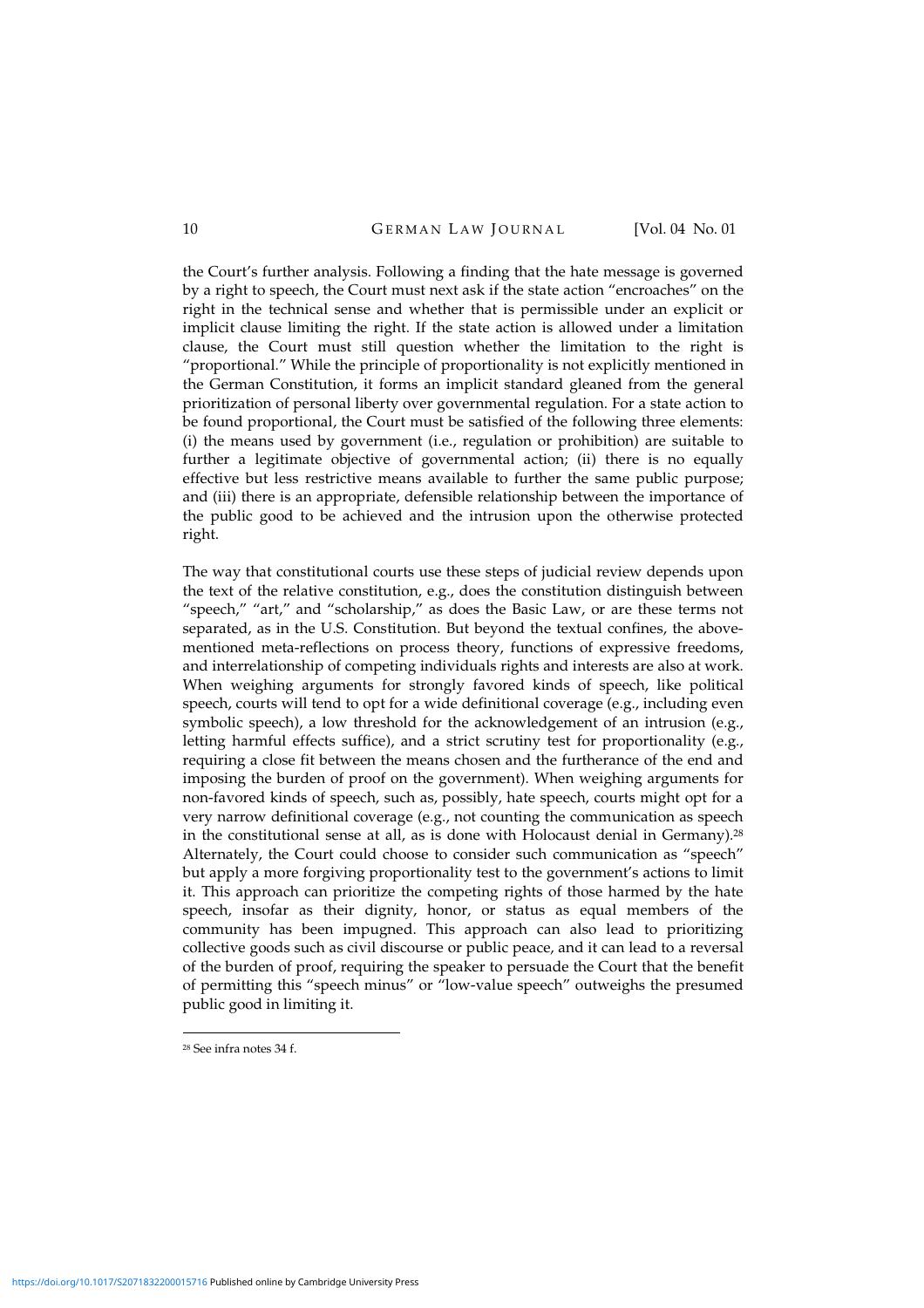### D. German Free Speech Doctrine and Hate Speech

### *I. The Standard Range and Definition of Speech and the Inclusion of Hate Speech in Art. 5 (1) of the Basic Law*

Central to Art. 5 (1) BL is a citizen's "right freely to express and disseminate his opinions in speech, writing, and pictures…." According to the Federal Constitutional Court,

*[opinions] are marked by the individual's subjective relationship to his statement's content (cf. BVerfGE 33, 1 [14]). Opinions are characterized by an element of taking a position and of appraising (cf. BVerfGE 7, 198 [210]; 61, 1 [8]). To this extent, demonstration of their truth or untruth is impossible. They enjoy the basic right's protection regardless of whether their expression is judged to be well-founded or unfounded, emotional or rational, valuable or worthless, dangerous or harmless (BVerfGE 33, 1 [14 ff.]). The basic right's protection also extends to the statement's form. An expression of opinion does not lose this protection by being sharply or hurtfully worded (BVerfGE 54, 129 [136 ff.]; 61, 1 [7]).* 29

Whether hate speech enjoys the protection of Art. 5 (1) BL depends on a more precise definition of the term. Hate speech refers to "utterances which tend to insult, intimidate or harass a person or groups or utterances capable of instigating violence, hatred or discrimination." <sup>30</sup> Prime examples of such speech are aggressive utterances directed at individuals or groups on account of their race, nationality, ethnic origin, gender, or religion. In international law, comparably broad interpretations of what constitutes hate speech can be found. For instance, hate speech can fall under Art. 1 of the *United Nations Convention on the Elimination of Racial Discrimination*, which uses the highly inclusive term "race discrimination." The article reads,

*In this Convention, the term "racial discrimination" shall mean any distinction, exclusion, restriction or preference based on race, colour, descent, or national or ethnic origin which has the purpose or effect of nullifying or impairing the recognition, enjoyment or exercise,*

<sup>29</sup> BVerfGE 90, 241, 247, Decision of 13 April 1994, Holocaust Lie Case = Decisions 620, at 625. See also BVerfGE 61, 1, 7, Decision of June 22, 1982, Election Campaign Case = Decisions 244, at 247: "[The] point of expression of opinion is to produce mental effects on the environment, to act, to mould opinion and to persuade. Accordingly, value judgments, which always seek to secure a mental effect, namely to persuade others, are protected by the fundamental right of Art. 5 (1), first sentence, GG. The protection of the fundamental right relates primarily to the speaker's own opinion.…It is immaterial whether his utterance is 'valuable' or 'worthless', 'right' or 'wrong', emotionally or rationally justified....'

<sup>30</sup> ZIMMER, p. 17. For similar definitions, see COLIVER, p. 363 note 1; DOUGLAS, pp. 311, 317; APPLEMAN, p. 422; HOFMANN, p. 169;ROTH, p. 194; § 130 (2) Penal Code, infra notes 49, 55.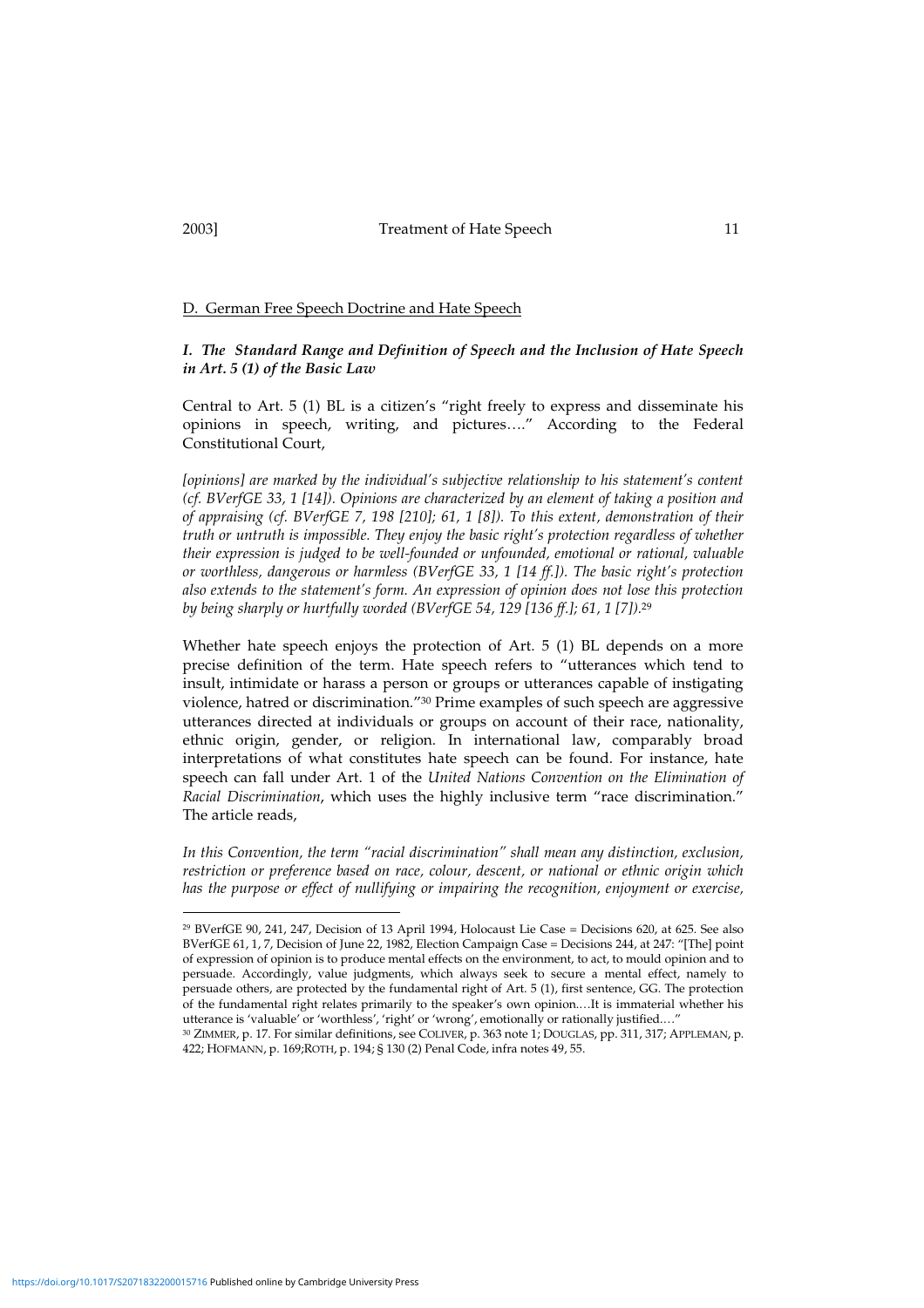*on an equal footing, of human rights and fundamental freedoms in the political, economic, social, cultural, or any other field of public life.* 31

In Germany, hate speech is considered to be an "opinion" in the constitutional sense. It does not matter if the utterance is valuable or worthless. Even aggressive, repulsive value judgements regarding third parties, indeed even statements implying their complete worthlessness, fall under Art. 5 (1) BL. Of course, such value judgements may be painful to the persons or groups at whom they are directed, and these people may feel that their dignity and right to be respected and treated equally is being violated. Nevertheless, the argument that the words in question are "words that wound"<sup>32</sup> is not strong enough to deprive hate speech of the constitutional protection of Art. 5 (1) BL. The Federal Constitutional Court has held that opinionated speech looses the protection of Art. 5 (1) BL only in instances when the speaker's "conduct" overpowers his "speech" and "coercion" replaces or trumps "persuasion."<sup>33</sup>

Art. 5 (1) BL protects "opinions," but often these are interwoven with stated "facts" that may be true or false, or whose truth may be disputed. In some cases, a speaker may make simple assertions of fact or the factual element of his espoused opinion may clearly be separable. To what extent does Art. 5 (1) protect assertions of fact? The answer to this question in the hate speech context is provided by the Holocaust Denial Case. In that case, the Court held that,

*[Factual] assertions are not, strictly speaking, expressions of opinion. Unlike such expressions, most prominent in factual assertions is the objective relationship between the utterance and reality. To this extent their truth or falsity also can be reviewed. But this does not mean that they lie outside the protective scope of Art. 5 (1), first sentence. Since*

<sup>31</sup> See also Art. 20 (2) of the International Convention on Civil and Political Rights ("Any advocacy of national, racial or religious hatred that constitutes incitement to discrimination, hostility or violence shall be prohibited by law") and the related provisions on suspect or discriminatory classifications in Art. 2 (1) of the same pact, and in Art. 2 (1) of the International Convention on Economic and Social Rights, Art. 14 of the European Convention of Human Rights, and Art. 2 of the Banjul Charta on Human Rights and the Rights of Peoples. See also ZIMMER, pp. 24, 33, 55, 62 ff., 69 ff., 104 ff. As to the duty to criminalize hate speech and racial discrimination, see Arts. 2 and 4 of the U.N. Race Convention. <sup>32</sup> For an interesting discussion of the topic, see MATSUDA ET AL.

<sup>33</sup> Cases where individuals call for a boycott illustrate this dividing line. In the Lüth Case, the call for boycott was mainly based on oral persuasion, which lead the Federal Constitutional Court to find the speech protected by the free speech clause of Art. 5 BL. See BVerfGE 7, 198, Decision of 15 January 1958, Lueth = Decisions 1. See also Landgericht (LG) Mainz, Decision of 9 November 2000, Neue Juristische Wochenschrift 2001, p. 761 (where a TV station's call for a boycott of the right-wing NPD party was considered protected speech). See note 69 infra. Compare BVerfGE 25, 256, Decision of 26 February 1969, Blinkfüer = Decisions 117 (where the Federal Constitutional Court concluded that a strong element of economic coercion was present in the tactics used by the party advocating the boycott and such conduct placed the speech beyond the protection of the free speech clause).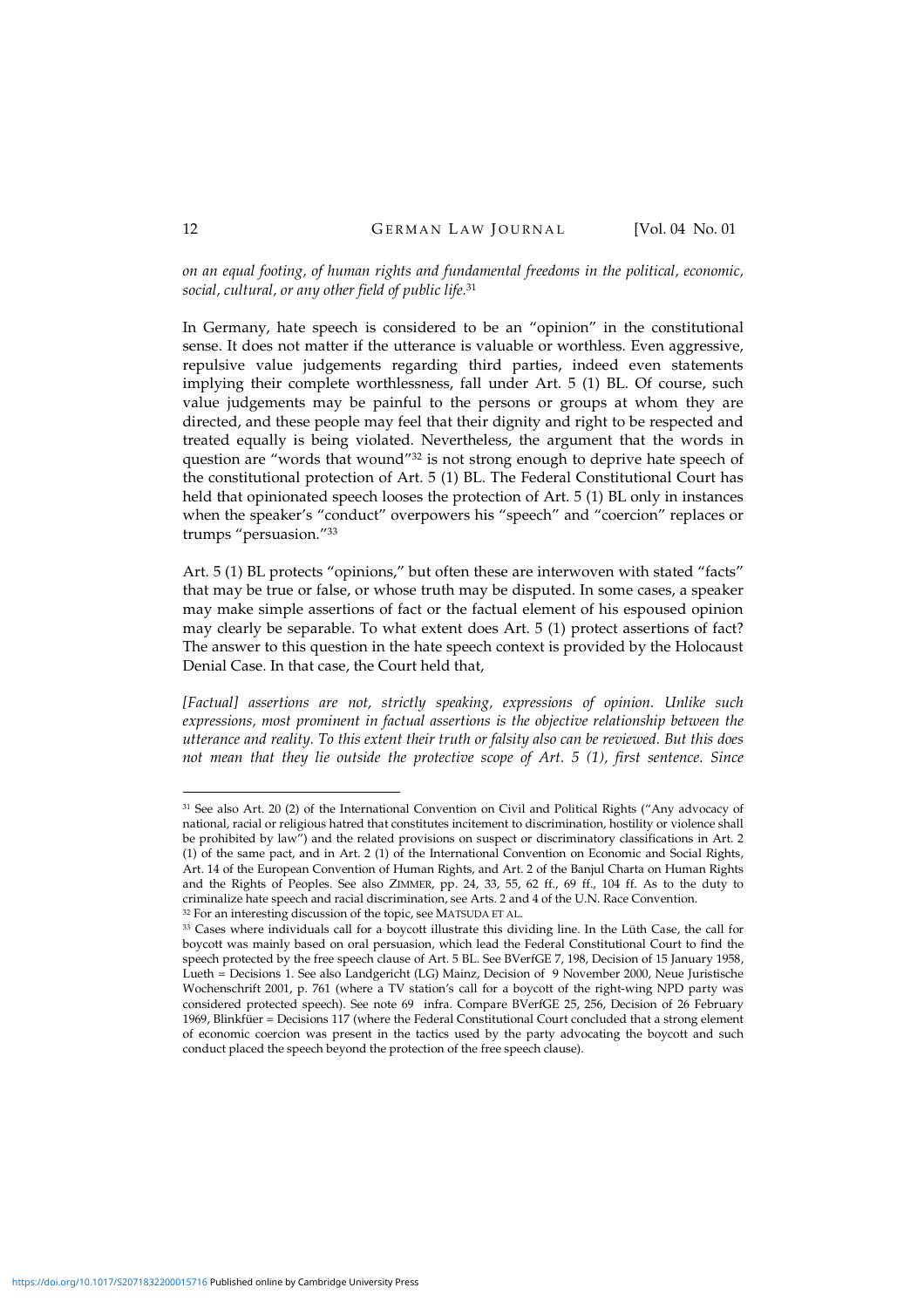*opinions usually rest on factual assumptions or comment on factual relationships, the basic right protects them in any event to the extent that they are a prerequisite for the formation of opinion, which Art. 5 as a whole guarantees (cf. BVerfGE 61, 1 [8]). Consequently, protection of factual assertions ends only where such representations cannot contribute anything to the constitutionally presupposed formation of opinion. Viewed from this angle, incorrect information is not an interest that merits protection. The Federal Constitutional Court has consistently ruled, therefore, that protection of freedom of expression does not encompass a factual assertion that the utterer knows is, or that has been proven to be, untrue (cf. BVerfGE 54, 208 [219]; 61, 1 [8])*. 34

Holocaust denial falls under this category. The Court has said, "The prohibited utterance, that there was no persecution of the Jews during the Third Reich, is a factual assertion that has been proven untrue according to innumerable eyewitness accounts and documents, to court findings in numerous criminal cases, and to historians' conclusions. Taken on its own, therefore, a statement having this content does not enjoy the protection of freedom of expression."<sup>35</sup>

The situation changes, however, when the denial of the Holocaust is connected to normative value judgements (e.g., the claim that the assertion of genocide against Jews is being used for political purposes to blackmail Germany). As noted by the Court, "Then the prohibited statement does…[enjoy] the protection of Art. 5 (1), first sentence." <sup>36</sup> Encroachments by the State on this speech must be justified by a pertinent limitation clause. The same holds true when, for instance, a speaker denies Germany's responsibility for the Second World War. The Court has said, "Utterances concerning guilt and responsibility for historical events are always complex evaluations that cannot be reduced to factual assertions, whereas denial of an event itself normally will have the character of a factual assertion."<sup>37</sup>

In summary, the definitional coverage of "opinion" in Art. 5 (1) BL comprises all value judgements, even if they are aggressive, based on views such as race or gender, or injurious to the people targeted by them or to collective interests such as the public order. Thus, hate speech falls under the protection of Art. 5 (1) and the other communicative liberties mentioned in Section II. This protection extends to cases in which value judgements are tied to factual assertions. In general, these hybrids of fact and opinion are to be summarily protected as opinion in the sense of

<sup>34</sup> BVerfGE 90, 241, 247, Decision of 13 April 1994, Auschwitz Lie Case (Holocaust Denial Case) = Decisions 620, at 625.

<sup>35</sup> Id. 249 = Decisions, at 627.

<sup>36</sup> Id. 250 = Decisions, at 627.

<sup>37</sup> Id. 249 f. = Decisions, at 627. More precisely, the Court could have said "mere or clearly separable assertions of fact." Here, reference is made to the Historical Falsification Case of the Federal Constitutional Court, BVerfGE 90, 1, Decision of 11 January 1994 = Decisions 570.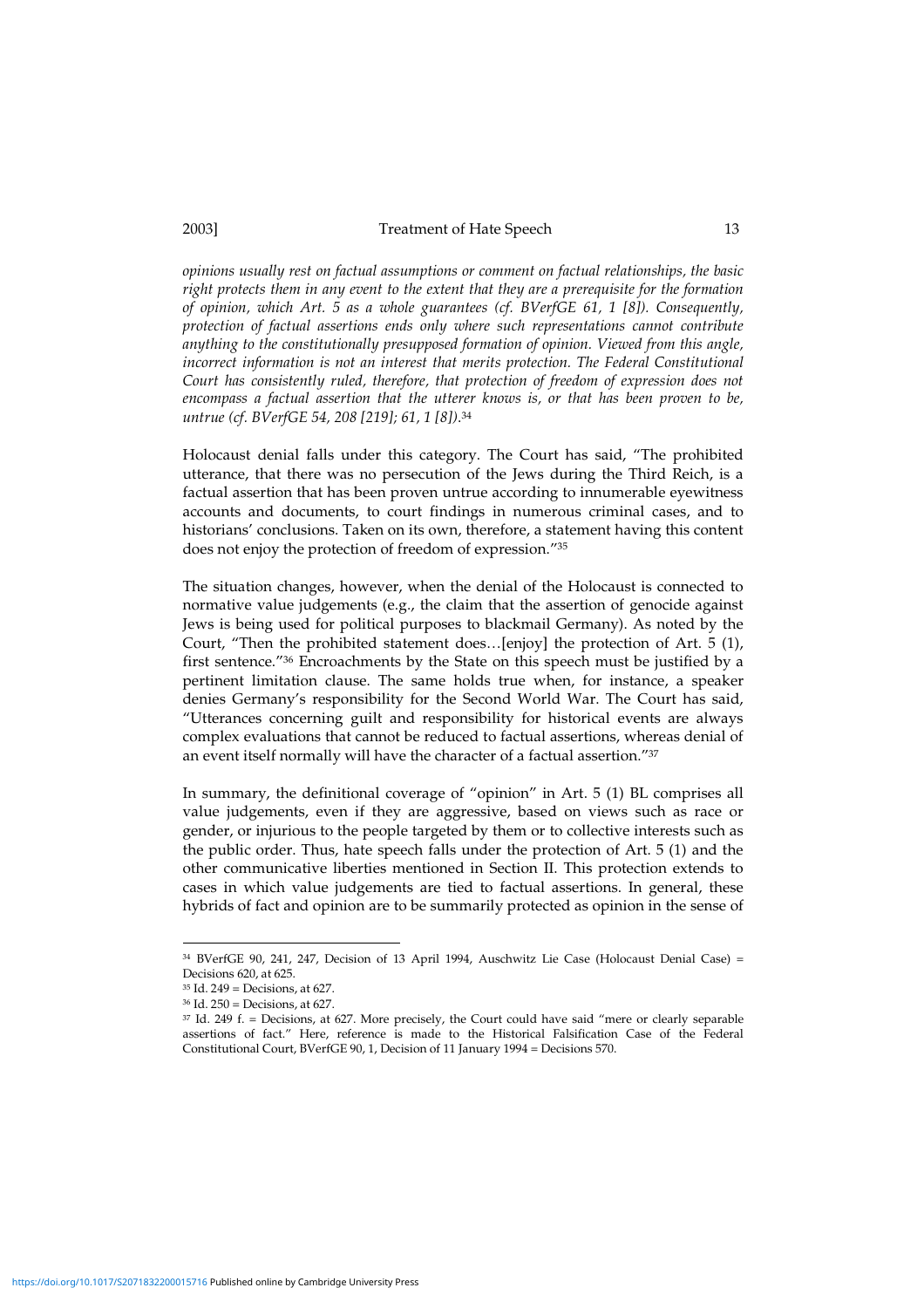Art. 5 (1). This protection may not extend to cases where a value judgement and the assertion of fact underlying it can be separated without marginalizing or falsifying the message contained in the utterance. In such cases, it is possible to decide separately on the fact element and the normative element. <sup>38</sup> According to the Federal Constitutional Court and most commentators, denial of the Holocaust does not fall under Art. 5 (1) because it obviously and clearly represents a lie. <sup>39</sup> Such a claim is not protected as an opinion or as an assertion of fact for the purpose of forming an opinion; rather, it falls only under the omnibus provision of Art. 2 (1) BL, the right to the free development of one's personality and the limitation clauses of that right. 40

#### *II. Encroachments on the Freedom of Opinion in Hate Speech Cases*

Intrusions on activities that fall under Art. 5 (1) BL or the other communicative liberties of the Basic Law are constitutionally suspect but are not always found to be violative of the Constitution. Governmental intrusion may be justified by explicit limitation clauses or by implicit competing constitutional rights or requirements. Germany has enacted many legal provisions that regulate or criminalize hate speech. Some prominent restrictions on hate speech in criminal, administrative, and civil law will now be reviewed before the question of whether these restrictions can be justified under the Basic Law is examined. 41

Part 14, §§ 185 to 200 of the German Federal Penal Code <sup>42</sup> (*Strafgesetzbuch* or StGB) contains provisions punishing individual and collective defamation or insult (*Beleidigungsdelikte* or *Delikte gegen die persönliche Ehre*). <sup>43</sup> Insult constitutes "an illegal attack on the honor of another person by intentionally showing disrespect or no respect at all."<sup>44</sup> According to §185 of the Penal Code, "Insult will be punished

<sup>&</sup>lt;sup>38</sup> Another example is inaccurately attributing a libelous quotation to a person, which is not protected by the Basic Law. See BVerfGE 54, 208, Decision of 3 June 1980, Böll Case = Decisions 189 headnote 2: "[Art. 5 (1)] does not protect inaccurate quotation."

<sup>&</sup>lt;sup>39</sup> The German courts view the Holocaust as a judicially known fact, which is beyond contest. Thus, motions by defendants in Holocaust denial cases to present witnesses supporting the nonexistence of the Holocaust will be denied. See WANDRES, pp. 87, 105; STEIN, pp. 290 f.

<sup>40</sup> See WANDRES, p. 189 together with footnote 147; JARASS/PIEROTH, Art. 5, marginal note 5.

<sup>41</sup> See also APPLEMAN, pp. 431 ff.; WETZEL, pp. 86 ff.; ZULEEG, pp. 54 ff.; MINSKER, pp. 138 f., 143; WHITMAN, pp. 1292 ff.; TETTINGER, pp. 115 f.; GÜNTHER, pp. 52 ff.; KÜBLER, pp. 340 ff.; WEISS, pp. 925 ff.; NIER, pp. 255 ff.; HUMAN RIGHTS WATCH, pp. 72 ff.; HOFMANN, pp. 162 ff.; STEIN, pp. 281 ff.

<sup>42</sup> The translations are taken from HARFST, German Criminal Law, apart from § 130 of the Criminal Code which was amended in 1994. See KÜBLER, pp. 342 ff.

<sup>43</sup> "Insult" and "defamation" here are used in a wide sense (covering all criminal offences against honor) as well as in their narrower sense. In the narrow sense, "insult" refers to the provision of § 185 only, whereas § 186 covers calumny and § 187 covers defamation. As will be mentioned later, the American notion of defamation is narrower than the broad German notions of insult or defamation.

<sup>44</sup> Reichsgericht, Entscheidung in Strafsachen (RGSt), Volume 40, 416, quoted in WANDRES, p. 186.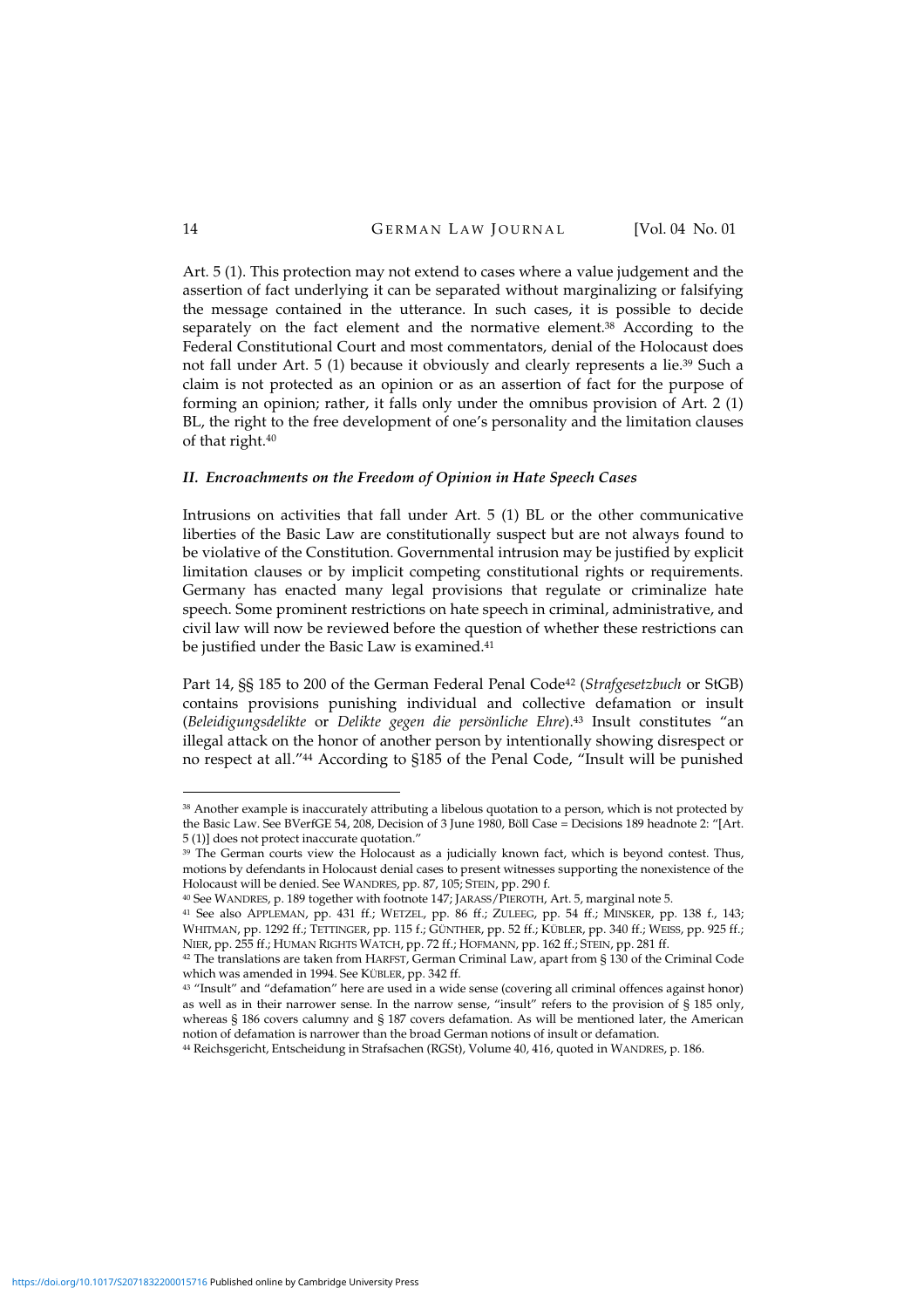by imprisonment not exceeding one year or by a fine…." This provision is applicable to cases in which disparaging value judgments amounting to an "insult" are leveled against a person in front of others. If the insult further involves defamatory assertions of facts attacking the honor of a person, an important consideration is whether the recipient of the abuse was insulted in private or whether third parties were also made aware of the occurrence. In the first case, § 185 of the Penal Code applies; §§ 186 and 187 apply to the latter case. Both provisions deal with factual assertions capable of reducing esteem for the insulted party, made in the presence of third parties. § 186 of the Penal Code (Calumny) reads, "Whoever in relation to others asserts or disseminates a fact likely to cause him to be held in contempt or to suffer loss in public esteem, if this fact is not probably true, [will] be punished by imprisonment not exceeding one year or by a fine…." In cases where the offender purposely disseminates untrue facts, § 187 of the Penal Code (Defamation) applies. It reads, "Whoever, contrary to better knowledge, asserts or disseminates in regard to another an untrue fact likely to cause him to be held in contempt, to suffer loss in public esteem or to endanger his credit, will be punished by imprisonment not exceeding five years or by a fine." <sup>45</sup>

Even disseminating true facts may constitute criminal defamation, as § 192 shows. It reads, "Proof of the truth of the alleged or disseminated fact does not preclude punishment pursuant to § 185 if the existence of an insult arises from the form of the assertion or dissemination or from the circumstances under which it occurred." Finally, the preservation of legitimate interests as defined by § 193 may preclude punishment of critical or negative judgments. It reads, "Critical judgements concerning scientific, artistic, or commercial services, likewise statements made in the exercise of or in defense of rights or for the preservation of legitimate interests, as well as reproofs and reprimands of subordinates by superiors, official complaints or judgements on the part of a civil servant and similar cases are punishable only insofar as the existence of an insult arises from the form of the statement or from the circumstances under which it occurred."

The object of legal protection in these provisions is, as will be explained in greater detail in the next Section, the right to one's social worth (i.e., one's reputation or external honor) and also the right to be respected as a human being (i.e., for one's internal worth or integrity). <sup>46</sup> These provisions are applicable to hate speech if an individual is insulted on account of his or her sharing characteristics, such as race or ethnicity, with a group that is insulted due to these features.

<sup>45</sup> See also § 188 of the German Penal Code, which specifically protects public figures (*Slander and Defamation of Public Figures*), and § 189 (*Defiling the Memory of the Deceased*), which can be applied to cases of Holocaust denial.

<sup>46</sup> See WANDRES, p. 184; LACKNER/KÜHL, Vorbemerkung zu § 185, marginal note 1.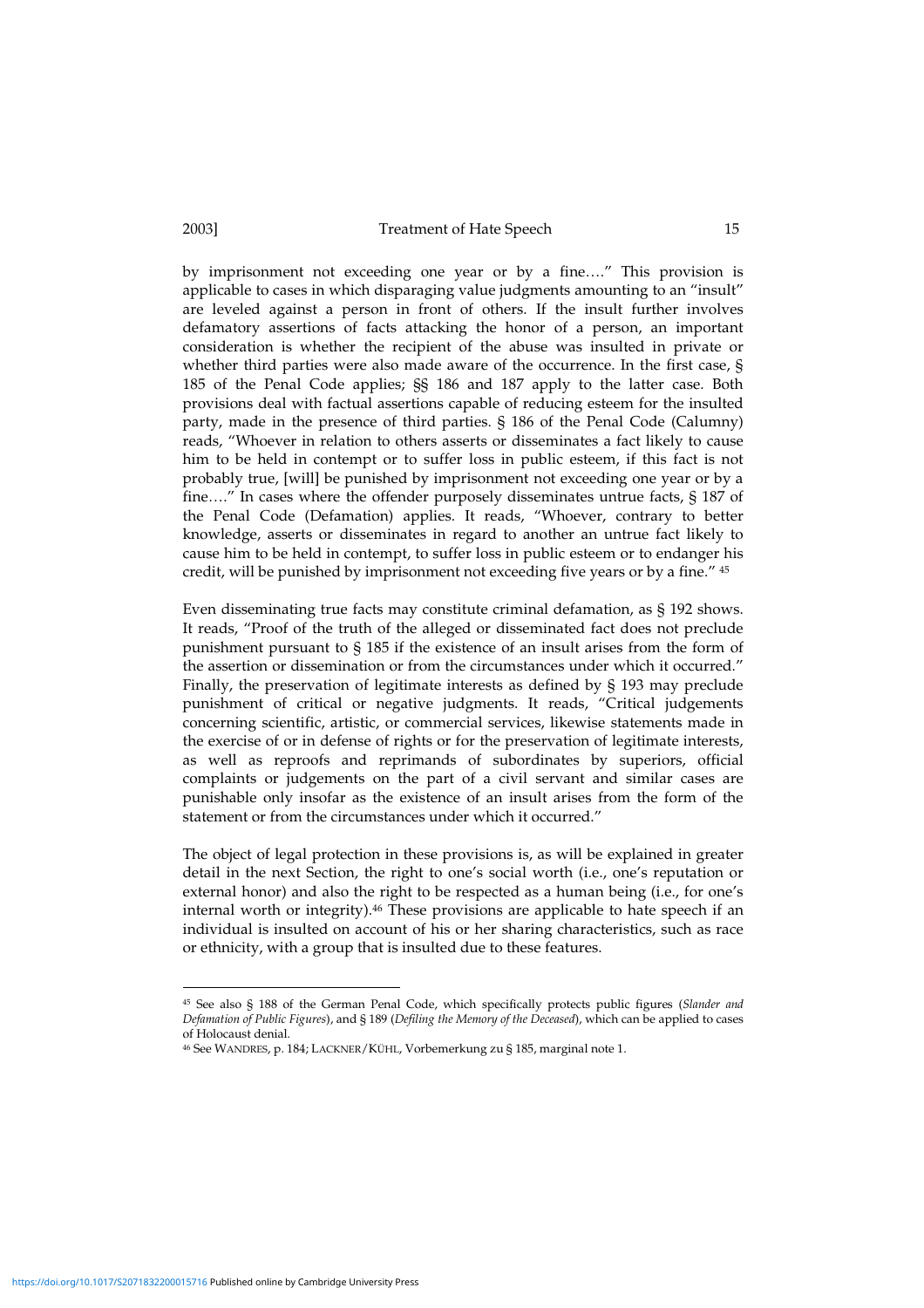More frequently, hate speech cases involve the defamation of entire groups of people, and such collective insults may fall under the mentioned provisions. <sup>47</sup> Two subgroups can be distinguished. Collective defamation (*Kollektivbeleidigung*) occurs when the defamatory statements are directed at organizations performing recognized social tasks that are capable of forming a common will on account of their organizational structure and existing independently of any change in membership. For example, the Board of Daimler-Chrysler A.G. or the Central Council of Jews in Germany could suffer this type of insult. However, typical forms of group defamation do not attack organizations as such but rather members of groups with unifying traits (*Sammelbeleidigung* or *Beleidigung von Einzelpersonen unter einer Kollektivbezeichnung*). Such insults include overarching statements such as "soldiers are murderers" and "Jews use the Holocaust to extort money from Germany." According to the courts, groups such as these can be targets of defamation if they are clearly set apart from the general population and if there is no doubt that each individual member of the group is an intended target. It is disputed in German criminal law whether groups can be insulted collectively if the group is large and not clearly identifiable. It is undisputed, however, that a group can be insulted if it represents a social minority with alleged negative characteristics that are supposed to be irreversibly typical of its individual members.

Some provisions of the German Penal Code protect collective goods that exceed individual and collective defamation. The Penal Code's section on "Threats to the Democratic Constitutional State" (§§ 84 to 91) contains provisions forbidding the dissemination and use of propaganda by unconstitutional and National Socialist organizations (§§ 86 and 86a). This prohibits, for instance, displaying National Socialist "flags, badges, uniform parts, passwords, and salutes" (§ 86 a (2)) particularly the Nazi salute and the swastika. These are all symbolic acts of hate speech punishable under criminal law. <sup>48</sup> In addition, in its section on "Crimes Against the Public Peace" (§§ 123 to145 d), § 130 proclaims incitement to hatred and violence against minority groups to be a punishable offence. <sup>49</sup> § 130 reads,

*(1) Whosoever, in a manner liable to disturb public peace, (No. 1) incites hatred against parts of the population or invites violence or arbitrary acts against them, or (No. 2) attacks*

<sup>47</sup> See WANDRES, pp. 201 ff.; ZULEEG , pp. 55 ff. and infra after note 74.

<sup>48</sup> In American constitutional law, the display of these symbols and even public neo-Nazi demonstrations are protected under the free speech clause of the First Amendment. For an enlightening discussion of the controversy surrounding the neo-Nazi march proposed in Skokie, Illinois, see STONE ET AL., pp. 1071 ff.

<sup>49</sup> See also §§ 126, 130 a, 131, and 220 a of the German Penal Code. The translation of § 130 is taken from KÜBLER, pp. 344 f.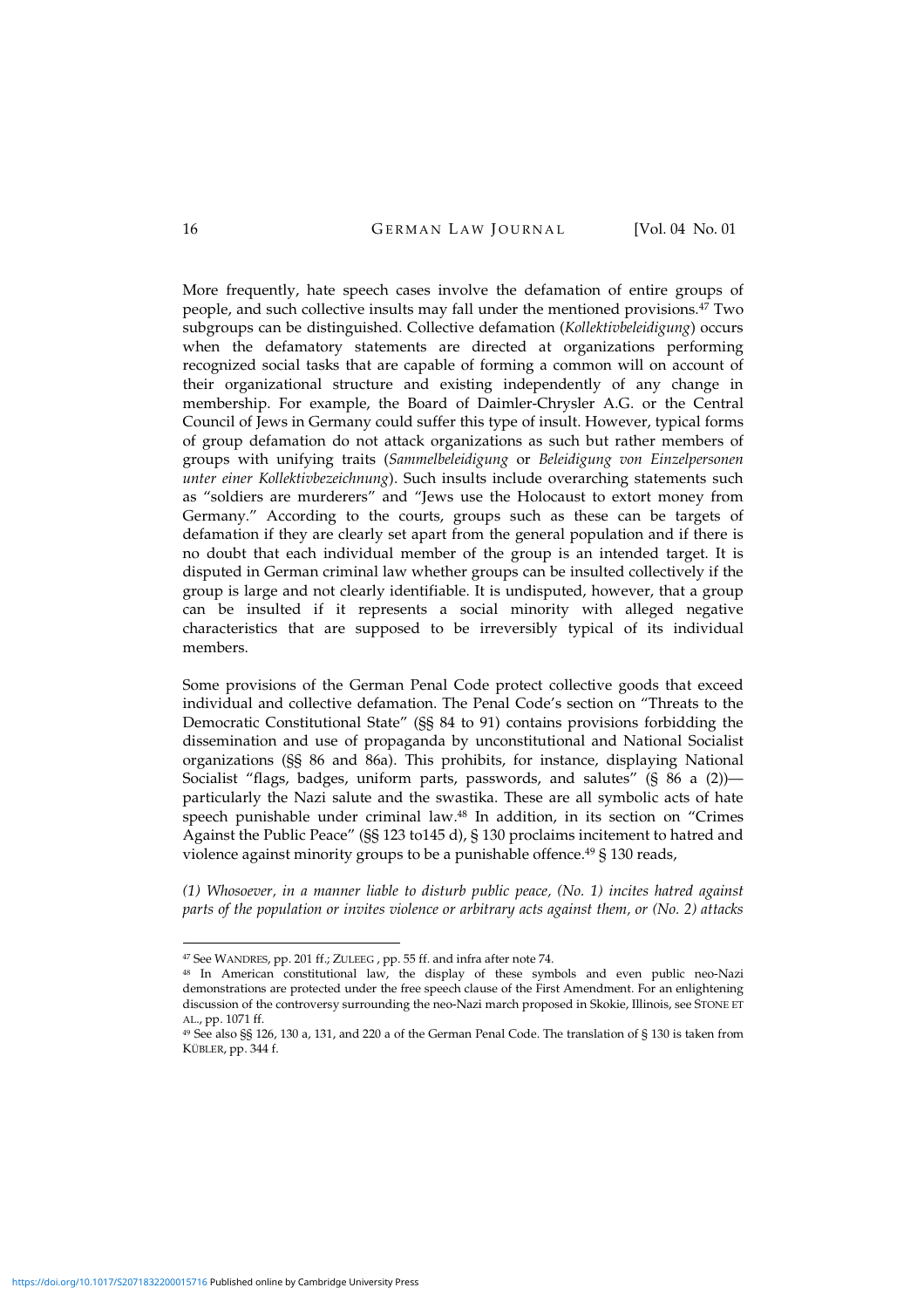*the human dignity of others by insulting, maliciously degrading or defaming parts of the population shall be punished with imprisonment of no less than three months and not exceeding five years.*

*(2) Imprisonment, not exceeding five years, or fine will be the punishment for whoever (No. 1) (a) distributes, (b) makes available to the public, (c) makes available to persons of less than 18 years, or (d) produces, stores or offers for use as mentioned in letters (a) to (c) documents inciting hatred against parts of the population or against groups determined by nationality, race, religion, or ethnic origin, or inviting to violent or arbitrary acts against these parts or groups, or attacking the human dignity of others by insulting, maliciously ridiculing or defaming parts of the population or such a group, or (No. 2) distributes a message of the kind described in No. 1 by broadcast.*

*(3) Imprisonment, not exceeding five years, or a fine, will be the punishment for whoever, in public or in an assembly, approves, denies or minimizes an act described in § 220 a (1) committed under National Socialism, in a manner which is liable to disturb the public peace.* 50

In sum, these provisions in the Penal Code establish a far-reaching criminalization of hate speech that is directed against individuals and groups and that is further secured by norms protecting public peace and the constitutional order. In enacting these provisions, Germany satisfied its obligations under the *International Convention on the Elimination of All Forms of Racial Discrimination*. 51

The prohibition of hate speech also affects administrative law. For instance, the right to assemble is protected in Art. 8 BL. Nevertheless, assemblies may be banned if they are organized by political parties that have been declared unconstitutional by the Federal Constitutional Court pursuant to Art. 21 (2) BL on account of their use of hate speech (§ 1 (1), No. 2 and 3, of the Public Meetings Act or *Versammlungsgesetz* <sup>52</sup>). Assemblies may be prohibited or dissolved if authorities reasonably suspect that they will violate specific prohibitions on hate speech (§ 5, No. 4, of the Public Meetings Act). <sup>53</sup> Associations whose actions violate the prohibition of incitement to hatred can be banned pursuant to Art. 9 (2) BL. According to trade and industry law, hate speech and racial discrimination in a commercial establishment may lead to the suspension of the owner's business

<sup>50</sup> Section 220 a of the German Penal Code criminalizes all forms of genocide.

<sup>51</sup> See especially Arts. 2 and 4 of the U.N. Race Convention, which include wide-ranging state obligations to eliminate all forms of racial discrimination in the broad sense mentioned supra note 31, and to criminalize such acts. For a discussion of these obligations, see WOLFRUM.

<sup>52</sup> Reference to this statute is made in the Brokdorf decision of the Federal Constitutional Court, BVerfGE 69, 315 = Decisions 284, at 286 f. Discussed in detail in HUMAN RIGHTS WATCH, pp. 71 ff.

<sup>53</sup> This was the case in the Holocaust Denial Case, BVerfGE 90, 241 = Decisions 620, at 621 f., infra notes 95 ff.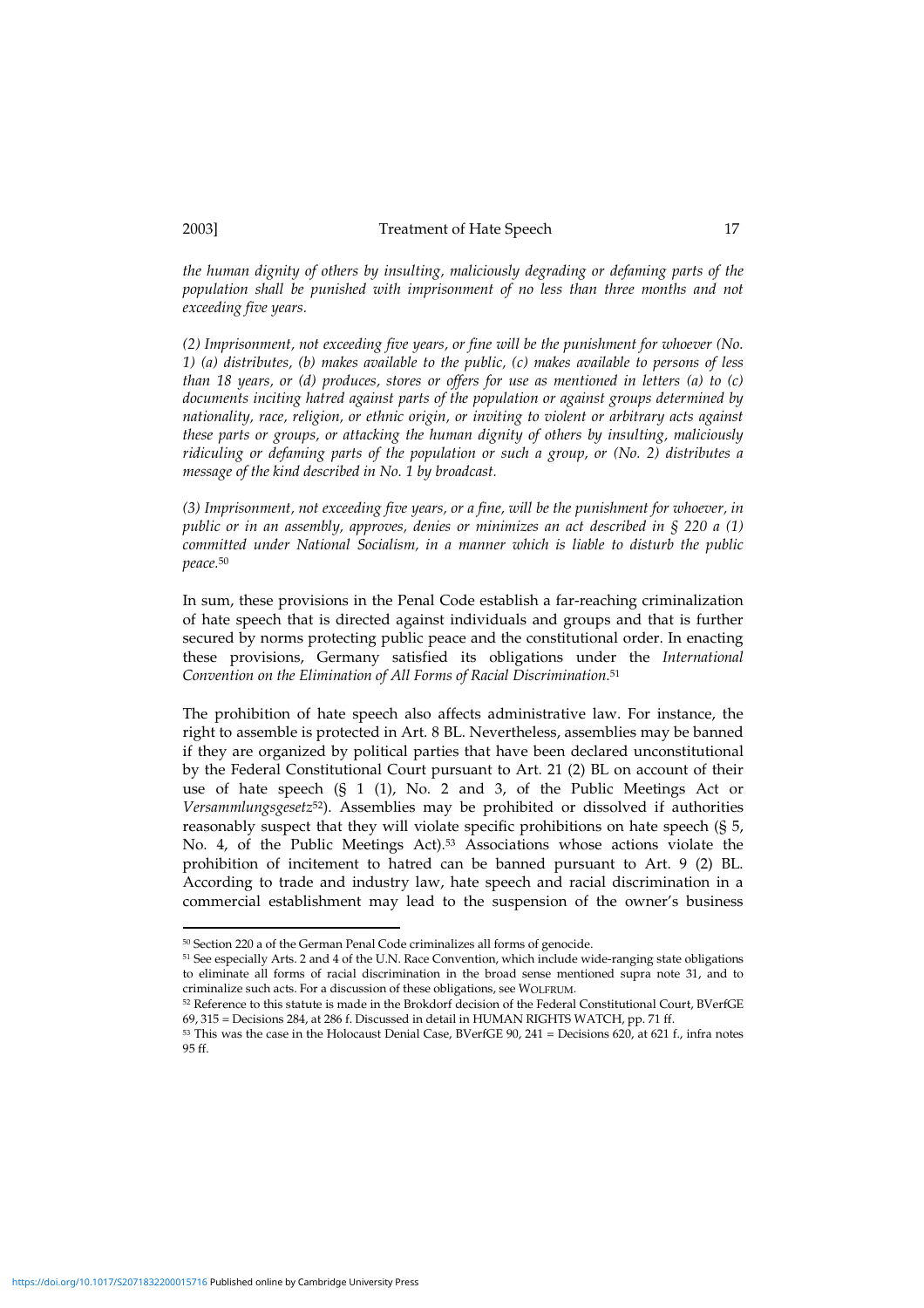license (§ 4 (1), No. 1, of the Restaurant Licensing Act, or *Gaststättengesetz*, and Art. 35 (1) of the Trade and Industry Act, or *Gewerbeordnung*). According to § 1 of the Act Concerning the Dissemination of Publications that Endanger Youths (*Jugendschutzgesetz*), written material capable of morally endangering children and young people (including writings that are immoral; brutal; glorify war; or incite others to violent acts, crimes, or racial hatred) must be placed on a restricted list. 54 German broadcasting law, which regulates the legal status of public and private radio and television companies, prohibits racial expressions or hate speech that violate a person's dignity. For example, Art. 3 (1) of the 1991 Broadcasting Interstate Agreement (*Rundfunkstaatsvertrag*), as amended by all federal states concerned, prohibits programs "which incite hatred against parts of the population or against a group which is determined by nationality, race, religion, or ethnic origin, or which propagate violence and discrimination against such parts or groups, or which attack the human dignity of others by insulting, maliciously ridiculing or defaming parts of the population."<sup>55</sup> Under the Armed Forces Act (*Soldatengesetz*), hate speech may prompt disciplinary measures against members of the armed services who make such statements. In a recent decision, the Federal Administrative Court stated that, "A member of the Armed Services who propagates statements against foreigners or advocates violent acts inspired by Nazi ideology demonstrates a lack of loyalty toward the State and its constitutional organs and impairs the function of the Armed Services without being able to claim his right to free speech pursuant to Art. 5 (1). Such a neglect of duty calls for the most severe punishment possible under considerations of general prevention."<sup>56</sup>

The German Civil Code (*Bürgerliches Gesetzbuch*) contains several norms that bear on hate speech. If criminal law provisions against insult and defamation apply, civil liability can often also be established under § 823 (2) of the Civil Code in combination with §§ 185 ff. of the Penal Code or by relying on § 823 (1) of the Civil Code, which provides for the protection of "other rights," including the right to one's personality (*allgemeines Persönlichkeitsrecht*). Remedies for tort liability include compensation for material damages, retraction of false assertions of facts, and, in cases based on § 847, compensation for pain and suffering. § 824 also requires the payment of damages when the speaker is convicted of disseminating false

<sup>54</sup> For a discussion of this requirement, see the Mutzenbacher Case of the Federal Constitutional Court, BVerfGE 83, 130, 131, Decision of 27 November 1990 = Decisions 474, at 475 f., and KOMMERS, pp. 424 ff. Material appearing on the list may only be made available to adults and must be kept only in commercial spaces off-limits to children and young people. In addition, the Act imposes a ban on advertising.

<sup>55</sup> Cited in KÜBLER, p. 347. The text is modelled on § 130 (1) and (2) of the German Penal Code, supra notes 49 f.

<sup>56</sup> Headnotes in the ruling by the Bundesverwaltungsgericht (BVerwG) of 22 January 1997, in Neue Juristische Wochenschrift 1997, p. 2338.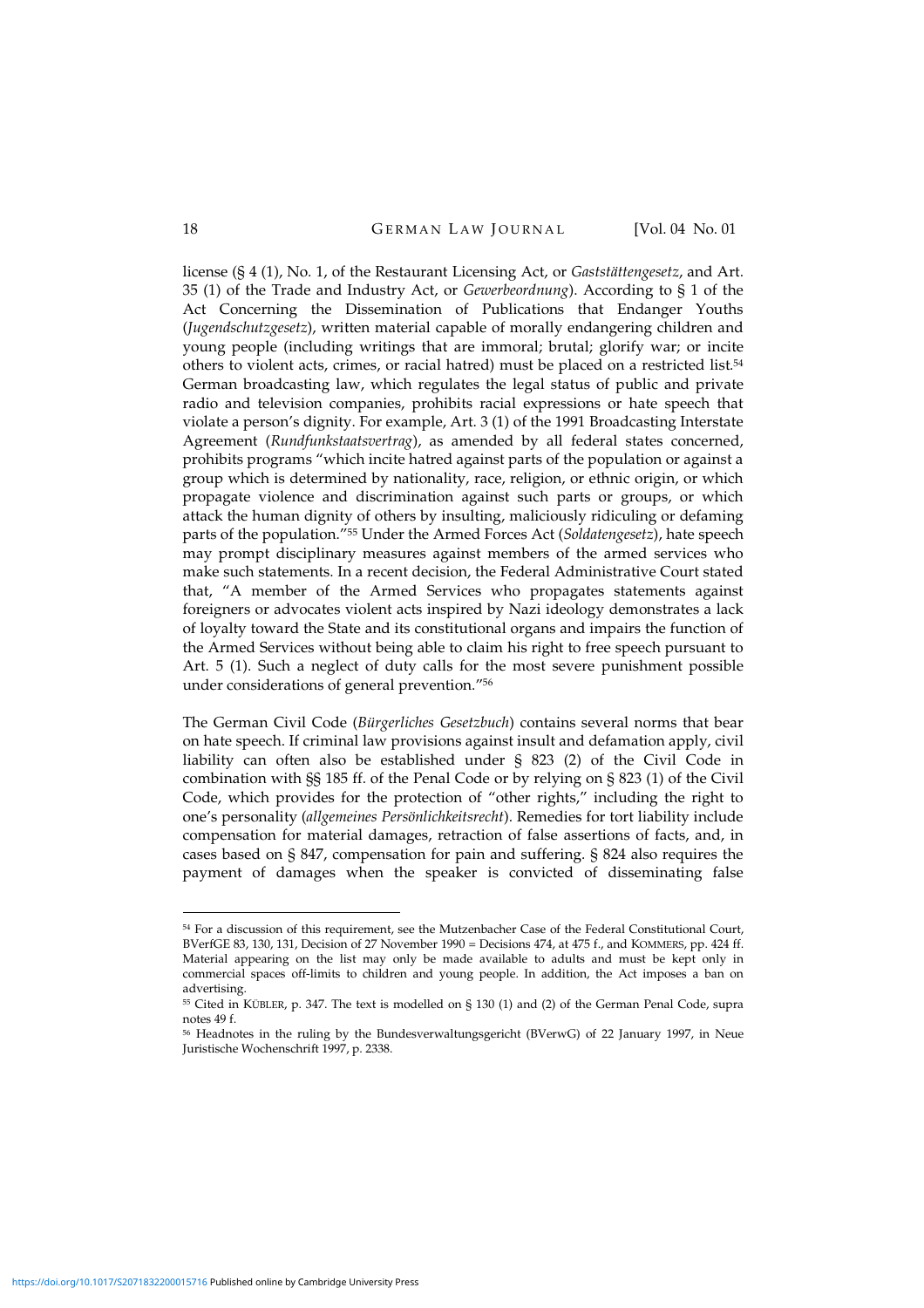assertions of fact about another person that subsequently damage that person's credit worthiness. According to § 826, the obligation to pay damages may arise if hate speech is used to inflict harms considered to be against good morals (*gute Sitten*). If the assertions of fact are indeed false, then the victim can seek an injunction (*Unterlassung*) or demand a retraction (*Widerruf*) under § 1004; however, this does not apply in cases where a person disseminates harmful value judgements, because the categories of true and false cannot be readily applied to opinions. <sup>57</sup> Finally, the state press and media laws give a person the right to reply (*Gegendarstellung*) if assertions of fact that are harmful to them appear in a newspaper or on the radio or television. 58

### *III. Abstract Justifications of Intrusions on Free Speech and Concrete Balancing Rules of the Federal Constitutional Court*

According to the Federal Constitutional Court, the aforementioned provisions in the Penal Code, administrative law, and Civil Code act as legitimate limitations on the communicative liberties enumerated by Arts. 4, 5 (1), 5 (3), 8, 9, and 21 BL. The norms permitting or requiring encroachment on these rights are seen as being justified by either explicit constitutional limitations, e.g., personal honor, protection of youth, and general laws in Art. 5 (2) BL, or by other values protected by the Basic Law. Especially important in hate speech cases are the duty of all state entities to respect and protect the right to human dignity (Art. 1 (1) BL), the right to the free development of one's personality (Art. 2 (1) BL), the right to the inviolability of one's person (Art. 2 (2) BL), and the right to equality before the law (Art 3 (1) BL). These provisions are supported by the opening up of the German Constitution to international concerns via the requirements to support human rights (Art. 1 (2) BL) and international understanding (Arts. 9 (2) and 26 BL). Frequently, the statutory norms that curtail communicative freedoms contain provisions prohibiting unilateral restriction of these liberties or requiring competing constitutional norms to be taken into consideration. 59

The most significant limitations of communicative freedom are the "provisions of the general laws" of Art. 5 (2) BL, which limit the Art. 5 (1) BL freedoms of opinion, press, and reporting by means of broadcasts and films. Laws restricting speech can

<sup>57</sup> See supra notes 29, 34.

<sup>58</sup> See, e.g., § 11 of the Press Act and § 9 of the Media Act of the State of Baden-Württemberg.

<sup>59</sup> See §§ 86 (3); 86 a (3); 130 (5); 130 a (3); and 193 of the German Penal Code and Decisions 570, at 571 with a representative formulation regarding the Youth Protection Act, supra note 54. According to § 1 (1) of the Act, written material inciting to hatred can be placed on a special shelf and may then be sold to adults under certain conditions. But according to Subsection 2 of § 1: "Written materials must not be placed on the list: 1. owing solely to its political, social, religious or philosophical content; 2. if it serves art or science, research or teaching; 3. if it is in the public interest, unless the means of presentation offer reasons for complaint."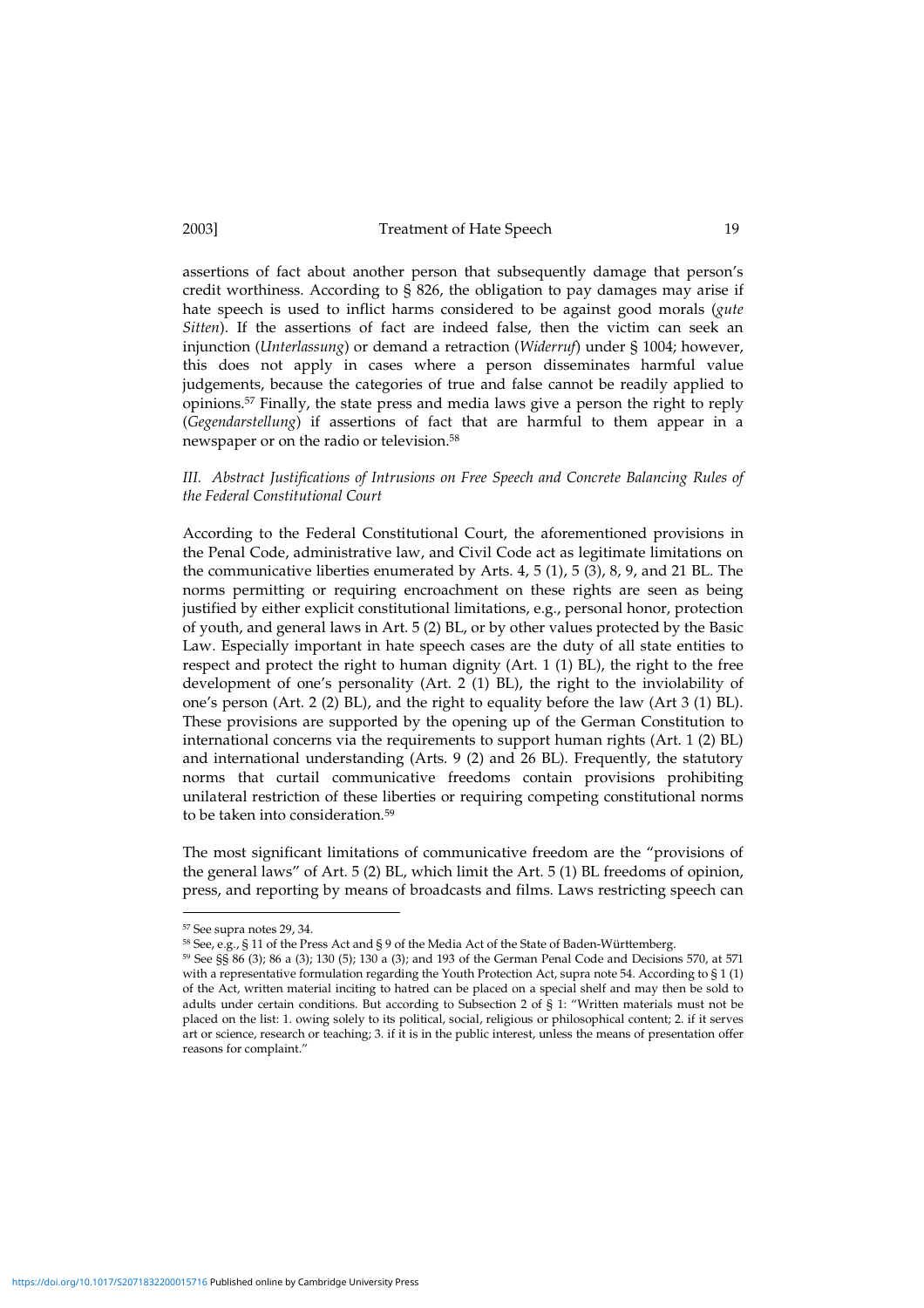be general by not being directed against speech as such or not being directed against particular opinions; such laws are content and viewpoint neutral and are deemed to be constitutional as long as they are otherwise proportional. However, laws restricting hate speech are effectively, even intentionally, directed against specific viewpoints held by citizens (*Sonderrecht gegen Meinung*), making such intrusion constitutionally suspect. <sup>60</sup> Nevertheless, according to German jurisprudence, even content-based restrictions such as these may fall under the concept of "general laws" pursuant to Art. 5 (2) BL. This is the case when the regulation protects a constitutional interest that is viewed as being equal to, or more important than, the right to express one's opinion freely. Most prominent among those competing constitutional values are the rights to dignity, personality, equality, and honor and the protection of youth.<sup>61</sup> Unlike the U.S. Supreme Court and the dominant American approach, the German Federal Constitutional Court does not assign general priority to freedom of speech or the other communicative rights. Instead, the Court focuses on the special significance of communicative freedom within the framework of actual cases. This leads to an institutional and normative question: to what extent may the Federal Constitutional Court in its role as a special constitutional court review interpretations of civil, administrative, and criminal law provisions given by regular courts, which in Germany are specialized courts? 62

In principle, the Federal Constitutional Court is permitted to make final rulings only with regard to "constitutional issues," while the regular courts have the ultimate responsibility for interpreting parliamentary statutes. However, as soon as infringements on communicative freedom are at issue, the Federal Constitutional Court takes a closer look. Such infringements can occur when the regular courts overlook the applicability of a constitutional liberty or clearly misread its reach or importance. Because of the significance of free speech to the autonomy of the speaker, to democratic self-governance, to rational discourse, and to the stability of the body politic, the Federal Constitutional Court strictly scrutinizes interpretations by other courts. The greater the infringement, the higher the degree of constitutional review. Thus, criminal laws forbidding certain activities will be subjected to meticulous scrutiny. The review covers not only the construction of the

<sup>62</sup> See Arts. 92 and 95 BL.

<sup>60</sup> In American free speech doctrine, such viewpoint discrimination by the state is heavily disfavored or even seen as cardinal sin, even if it is directed against evil points of view. See R.A.V. v. City of St. Louis, 505. U.S. 377 (1992) and SULLIVAN, p. 9.

<sup>61</sup> See BVerfGE 7, 198, 209, Decision of 15 January 1958, Lüth = Decisions 1, at 7 f.: "[General laws are] to be seen as meaning all laws that do not prohibit an opinion as such, are not directed against the utterance of the opinion as such, but instead serve to protect an object of legal protection that is to be protected as such, without regard to a particular opinion, to protect a communal value taking priority over the exercise of the freedom of opinion.…" The last part of the quotation refers to content-based restrictions on free speech.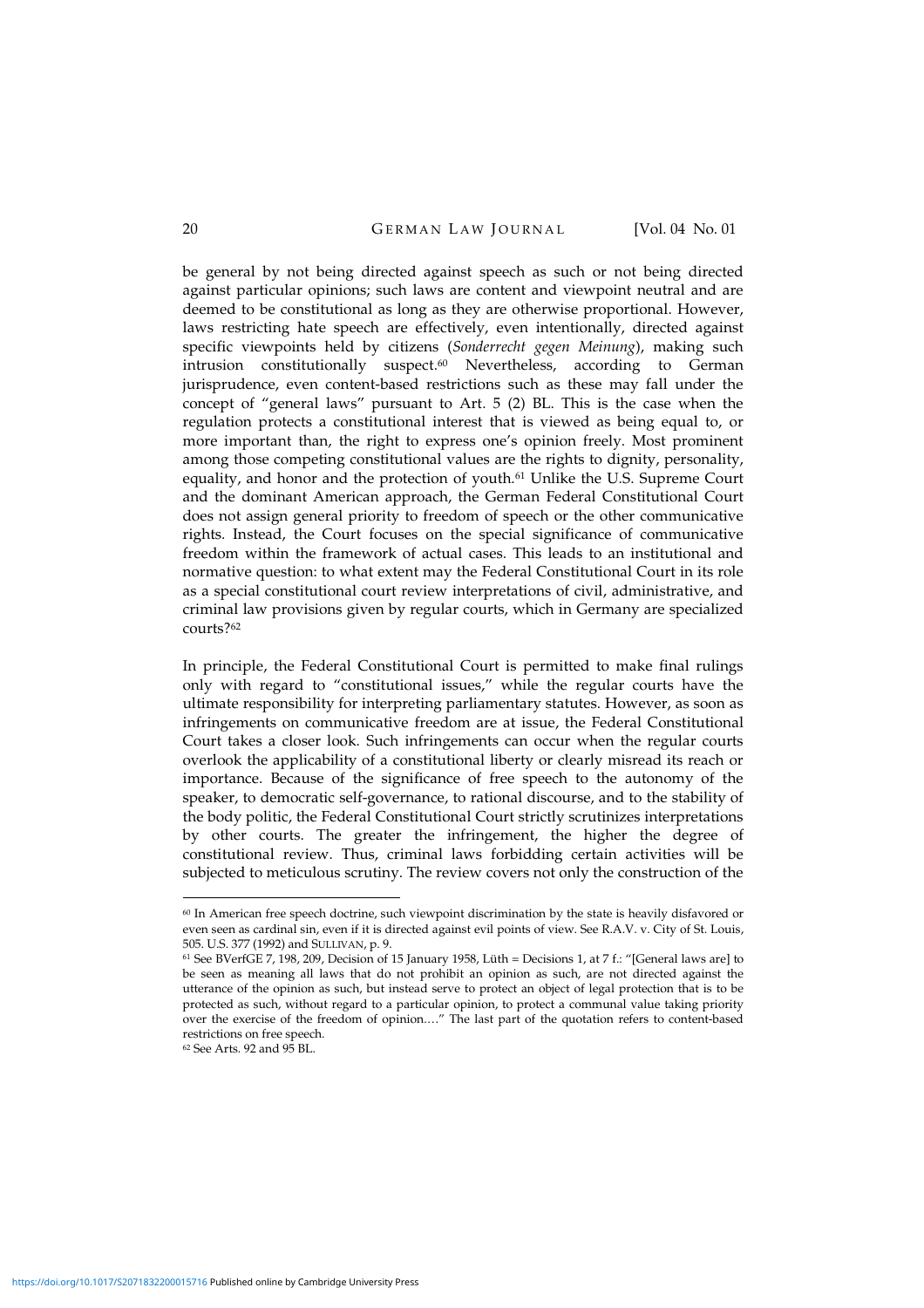pertinent norms and the balancing of competing constitutional interests, but also the interpretation of the restricted utterance. Government authorities must not interpret utterances one-sidedly in order to find them forbidden when alternatives exist; rather, government officials must keep the importance of free speech in mind and consider the choice of words and the context in which they were spoken so as to give the statement the most free-speech friendly interpretation possible. 63

The stringency of the judicial review is based on the functions that free speech serves in a given context. Doctrinally, this is illustrated by the so-called seesaw theory of reciprocal effect (*Wechselwirkungstheorie*), which the Court developed for the interpretation of the "general laws" of Art. 5 (2) BL, but which comes into play every time government curtails one of the liberties of expression. Accordingly, all forms of encroachment on communicative freedom, but particularly content-based restrictions, must not only conform to the principle of proportionality in general, but must also consider the special importance of these rights. <sup>64</sup> A representative formulation of this reciprocal effect reads like this: "[Any] interpretation and application of statutes that have a limiting effect on freedom of expression must take account of that freedom's significance (cf. BVerfGE 7, 198 [208 ff.]). This usually requires case-specific balancing, undertaken within the bounds set by the norm's elements, of the thus limited basic right against the legal interest served by the statute that effects the limitation." 65

The Court has also developed working rules for the task of case-specific balancing. Under these rules,

*[Freedom] of opinion by no means always takes precedence over protection of personality.…Rather, where an expression of opinion must be viewed as a formal criminal insult or vilification, protection of personality routinely comes before freedom of expression (BVerfGE 66, 116 [151]; 82, 272 [281, 283 ff.]). Where expressions of opinion are linked to factual assertions, the protection merited can depend on the truth of the underlying factual assumption. If these assumptions have been proven untrue, freedom of expression will routinely yield to personality protection (cf. BVerfGE 61, 1 [8 ff.]; 85, 1 [17]). Otherwise, the issue is which legal interest deserves protection in that specific case. Even then, it must*

<sup>63</sup> See, e.g., BVerfGE 82, 272, 280 f., Decision of 26 June 1990, Stern-Strauß Case (Coerced Democrat Case) = Decisions 463, at 469 f.; BVerfGE 93, 266, 292 ff., 313 ff., Decision of 10 October 1995, Soldiers-are-Murderers Case = Decisions 659, at 679 ff., 694 ff., infra note 82.

<sup>64</sup> In German doctrine, the seesaw theory is mostly viewed as a separate—the fourth—element of the proportionality test described earlier which comes into play every time government restricts constitutional rights. The seesaw theory can also be seen as call for especially strict application of the third element of proportionality.

<sup>65</sup> BVerfGE 90, 241, 248, Decision of 13 April 1994, Holocaust Denial Case = Decisions 620, at 626.